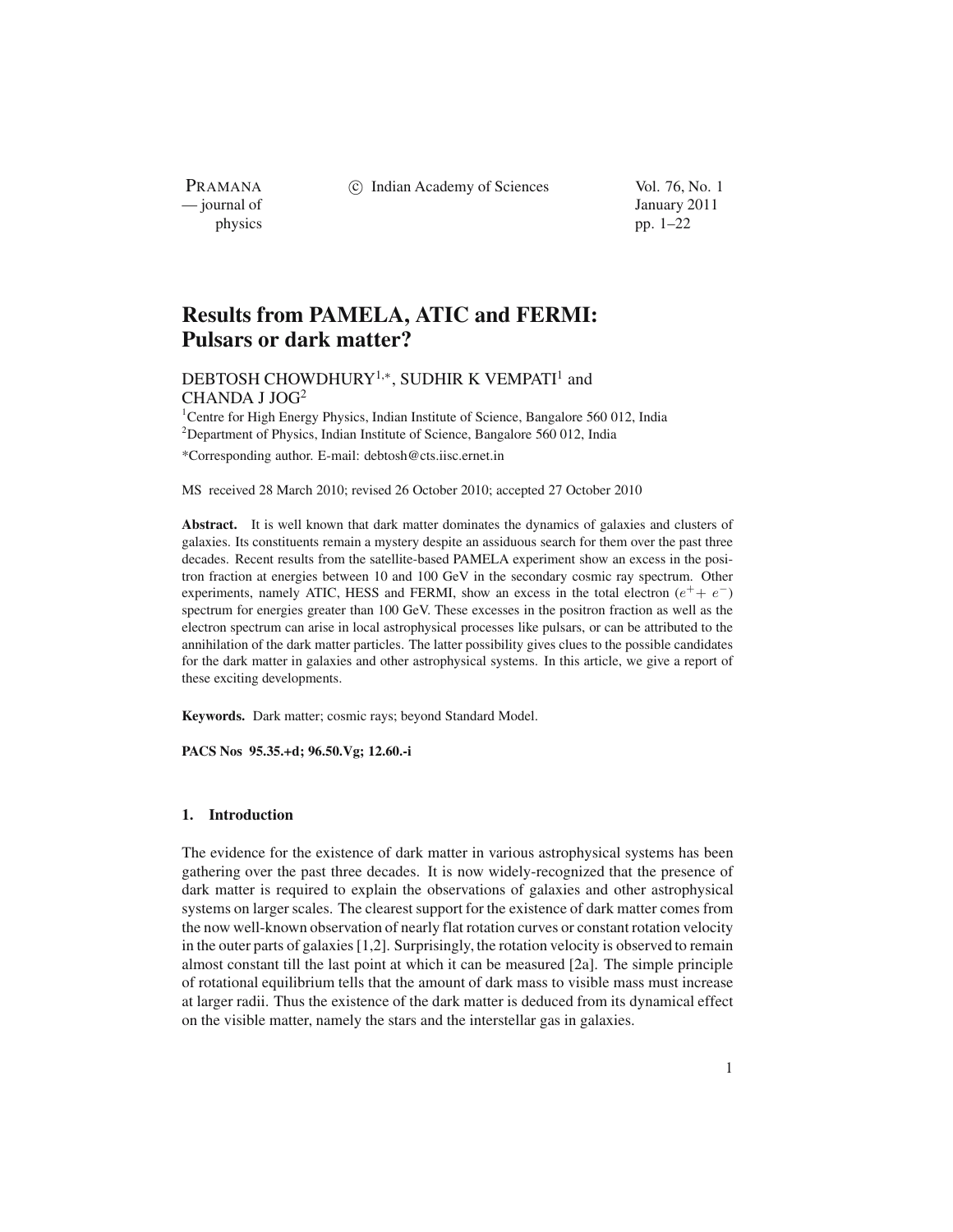The presence of dark matter in the elliptical galaxies is more problematic to ascertain since these do not contain much interstellar hydrogen gas which can be used as a tracer of their dynamics, and also because these galaxies are not rotationally supported. Instead, these galaxies are supported by pressure or random motion of stars (see Binney [3] for details of physical properties of the spiral and elliptical galaxies). As a result, the total mass cannot be deduced using the rotation curve for elliptical galaxies. Instead, the motions of planetary nebulae which arise from old, evolved stars, as well as lensing, have been used to trace the dark matter [4]. The fraction of dark matter at four effective radii is still uncertain with values ranging from 20% to 60% given in the literature, for the extensively studied elliptical galaxy NGC 3379 [5].

Historically, the first evidence for the unseen or dark matter was found in *clusters* of galaxies. Assuming the cluster to be in a virial equilibrium, the total or the virial mass can be deduced from the observed kinematics. Zwicky [6] noted that there is a discrepancy of a factor ∼10 between the observed mass in clusters of galaxies and the virial mass deduced from the kinematics. In other words, the random motions are too large for the cluster to be bound so that a substantial amount of dark matter (∼10 times the visible matter in galaxies) is needed for the clusters of galaxies to remain bound. This discrepancy remained a puzzle for over four decades, and was only realized as a part of the general trend after the galactic-scale dark matter was discovered in the late 1970s.

On the much larger cosmological scale, there has been some evidence for non-baryonic dark matter from theoretical estimates of primordial elements during Big Bang Nucleosynthesis and measurements of them, particularly, primordial deuterium. Accurate measurements of the cosmic microwave background radiation (CMBR) could also give information about the total dark matter relic density of the Universe. The satellite-based COBE experiment was one of the first experiments to provide accurate 'mapping' of the CMBR [7]. The recent high precision determination of the cosmological parameters using Type I supernova data [8] as well as precise measurements of the cosmic background radiation by the WMAP Collaboration [9,10] has pinpointed the total relic dark matter density in the early universe with an accuracy of a few percent. Accordingly, dark matter forms about 26% of all the matter density of the Universe, with visible matter about 4% and the dark energy roughly about 70%. This is known as  $\Lambda$ CDM model where  $\Lambda$  is dark energy denoted by the Einstein's constant and CDM is Cold Dark Matter [11].

Numerical simulations for the currently popular scenario of galaxy formation, based on the ΛCDM model, predicts a universal profile for the dark matter in halos of spherical galaxies [12]. While this model was initially successful, over the years many discrepancies between the predictions from it and the observations have been pointed out. The strongest one is the 'cusp-core' issue of the central mass distribution. Navarro *et al* [12] predicted a cuspy [12a] central mass distribution, but the observations of rotation curves of central regions of galaxies, especially the low surface brightness galaxies, when modelled showed a flat or cored density distribution [13].

Another significant alternative to the dark matter which can be used to explain the rotation curves of the galaxies and clusters was proposed earlier by Milgrom. He claimed that for low accelerations [14], Newtonian law has to be modified by the addition of a small repulsive term. This is known as MOND (MOdified Newtonian Dynamics). Initially this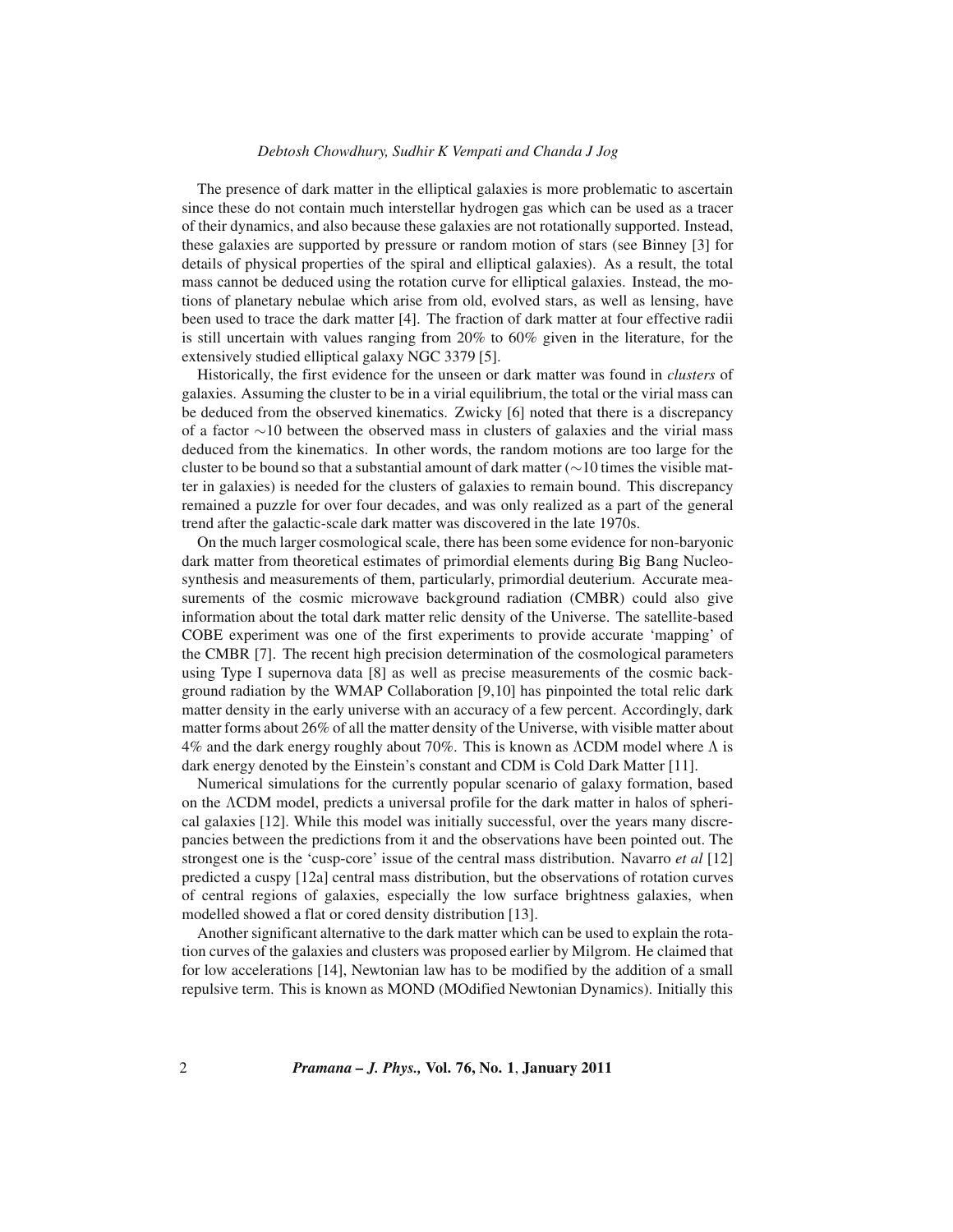idea was not taken seriously by the majority of astrophysics community, but it gained more acceptance in recent years. For example, some of the standard features seen in galaxies such as the frequency of bars can be better explained under the MOND paradigm (see Tiret *et al* [15]). For a summary of the predictions and comparisons of these two alternatives (dark matter and MOND), see Combes *et al* [16].

So far the most direct empirical evidence for the existence of dark matter, and hence the evidence against MOND, comes from the study of the so-called Bullet cluster [17]. This is a pair of galaxies undergoing a supersonic collision at a redshift of ∼0.3. The main visible baryonic component in clusters is hot X-ray emitting gas. In a supersonic collision, this hot gas would collide and remain at the centre of mass of the colliding system while the stars will just pass through since they occupy a small volume [17a].

In the Bullet cluster, the gravitational potential as traced by the weak-lensing shows peaks that are separated from the central region traced by the hot gas. In MOND, these two would be expected to coincide [17b], since the gravitational potential would trace the dominant visible component namely the hot gas, while if there is dark matter it would be expected to peak at the location of the stellar component in the galaxies. The latter case is what has been observed as shown in figure 1 of [17]. For the rest of the article, the MOND explanation will not be considered, instead we shall take the viewpoint that the flat rotation curves of galaxies and clusters at large radii are an evidence for the existence of dark matter. Furthermore, we believe that the dark matter explanation is much simpler and more natural compared to the MOND explanation. The rest of the discussion will be pertinent to dark matter.

Dark Matter on the other hand, despite being postulated over three decades ago; there is no consensus yet about its constituents. This has been summarized well in many review articles. Examples that span from the earlier to the recent times on this topic are given in refs [21,22]. Over the years, both astrophysicists as well as particle physicists have speculated on the nature of dark matter.

The baryonic dark matter in the form of low-mass stars, binary stars, or Jupiter-like massive planets were ruled out before (see [21] for a summary). From the amount of dark matter required to explain the flat rotation curves, it can be shown that the number densities required of these possible constituents would be large, and hence it would be hard to hide these massive objects. Because, if present in these forms, they should have been detected either from their absorption or from their emission signals. It has also been proposed that the galactic dark matter could be in the form of dense, cold molecular clumps [23], though this has not yet been detected. This alternative cannot be expected to explain the dark matter necessary to 'fit' the observations of clusters, or indeed the elliptical galaxies since the latter have very little interstellar gas.

There is also a more interesting possibility of the dark matter being essentially of baryonic nature, but due to the dynamics of the QCD phase transition in the early Universe which left behind a form of *cold* quark-gluon plasma, the baryon number content of the dark matter is hidden from us. This idea was first proposed by Witten in 1984 [24], who called these quantities as quark nuggets. An upper limit on the total number of baryons in a quark nugget is determined by the baryon-to-photon ratio in the early Universe (see for example [25]). Taking these constraints into consideration, it is possible to fit the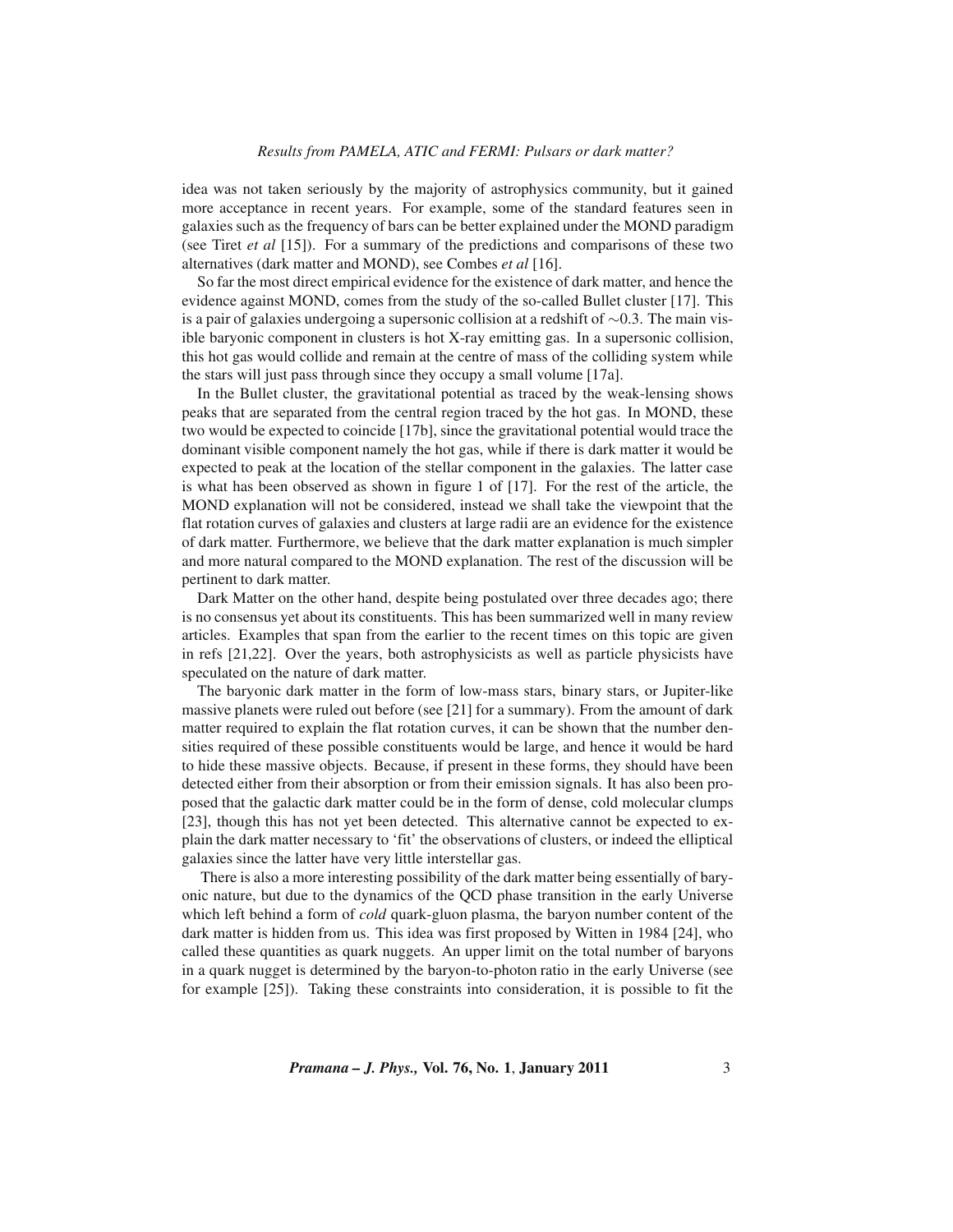observed relic density with a mass (density) distribution of the quark nuggets [26] (for the observational possibilities of such quark nuggets, see [27]).

From a more fundamental point of view, it is not clear what kind of elementary particle could form dark matter. The Standard Model of particle physics describes all matter to be made up of quarks and leptons of which neutrinos are the only ones which can play the role of dark matter as they are electrically neutral. However, with the recent indications from various neutrino-oscillation experiments putting the Standard Model neutrino masses in the range  $\leq 1$  eV [28] they will not form significant amount of dark matter. There could, however, be non-standard sterile neutrinos with masses of the order of keV-MeV which could form *warm* [28a] dark matter (for reviews, see [30,31). Cold dark matter (CDM), on the other hand, is favoured over the *warm* dark matter by the hierarchical clustering observed in numerical simulations for large scale structure formation [29]. Recent analysis including X-ray flux observations from Coma Cluster and Andromeda Galaxy have shown that the room for sterile neutrino warm dark matter is highly constrained [32]. However, if one does not insist that the total relic dark matter density is due to sterile neutrinos, then it is still possible that they form a sub-dominant *warm* component of the total dark matter [33] relic density [33a].

The Standard Model (SM) thus, needs to be extended to incorporate a dark matter candidate. The simplest extensions would be just to include a new particle which is a singlet under the SM gauge group (i.e., does not carry the Standard Model interactions). Further, we might have to impose an additional symmetry under which the dark matter particle transforms non-trivially to keep it stable or at least sufficiently long-lived with a lifetime typically larger than the age of the Universe. Some of the simplest models would just involve adding additional light (∼ GeV) scalar particles to the SM and with an additional  $U(1)$  symmetry [37]. Similar extensions of SM can be constructed with fermions too [38,39]. An interesting aspect of these set of models is that they can be tested at the existing  $e^+e^-$  colliders, like for example, the one at present at Frascati, Italy [40]. A heavier set of dark matter candidates can be achieved by extending the Higgs sector by adding additional Higgs scalar doublets, which go by the name of *inert* Higgs models [41,42]. In this extension, there is an additional neutral Higgs boson which does not have SM gauge interactions (hence inert), which can be a dark matter candidate. With the inclusion of this extra inert Higgs doublet, the SM particle spectrum has some added features: it can evade the 'naturalness problem' up to 1.5 TeV while preserving the perturbativity of Higgs couplings up to high scales, and further it is consistent with the electroweak precision tests [43].

On the other hand, there exist extensions of the Standard Model (generally labelled beyond Standard Model (BSM) physics) which have been constructed to address a completely different problem called the hierarchy problem. The hierarchy problem addresses the lack of symmetry for the mass of the Higgs boson in SM and the consequences of this in the light of the large difference of energy scales between the weak interaction scale ( $\sim$ 10<sup>2</sup> GeV) and the quantum gravity or grand unification scale ( $\sim$ 10<sup>16</sup> GeV). Such a huge difference in the energy scales could destabilize the Higgs mass due to quantum corrections. To protect the Higgs mass from these dangerous radiative corrections, new theories such as supersymmetry, large extra dimensions and little Higgs have been proposed. It turns out that most of the BSM physics models contain a particle which can be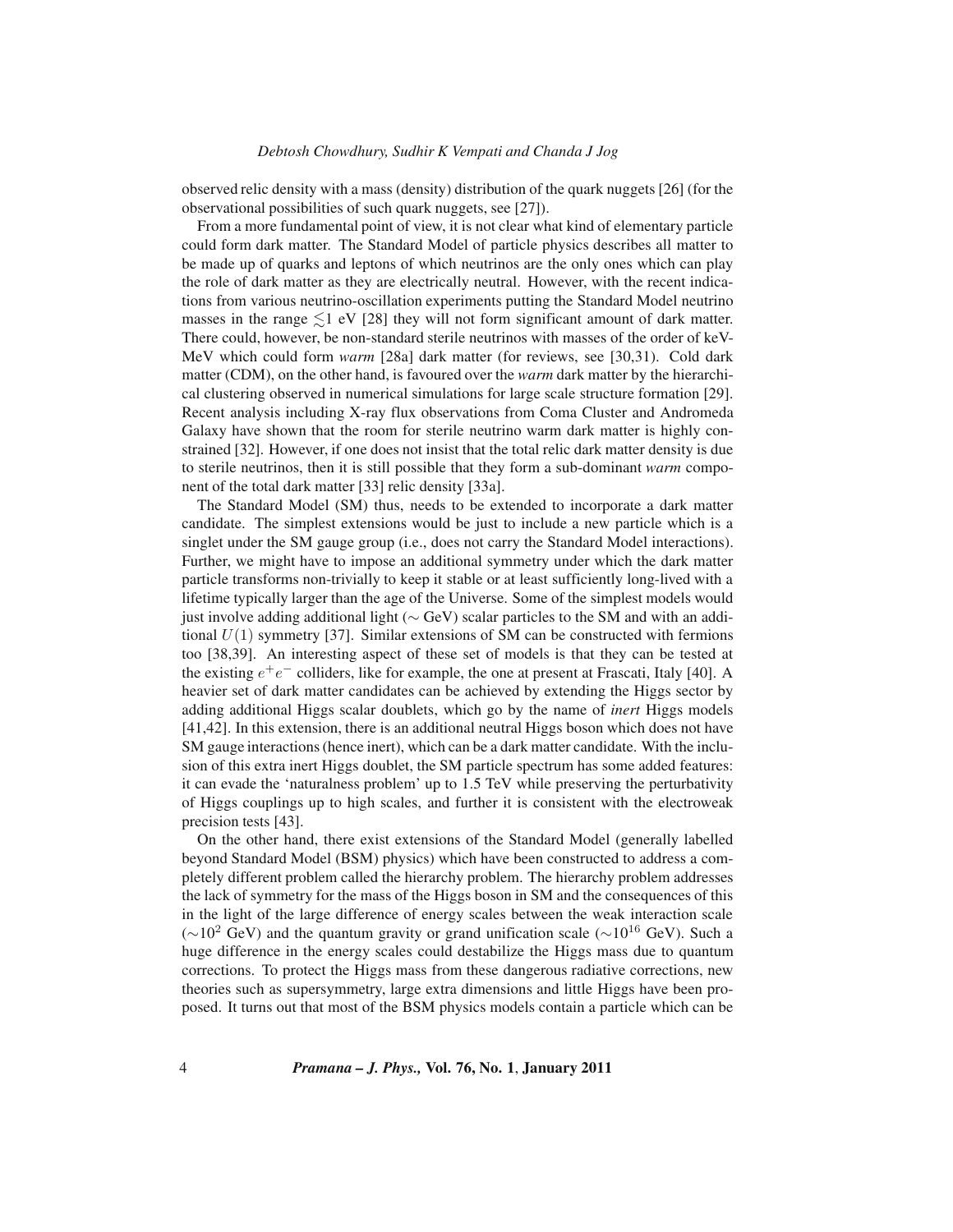the dark matter. A few examples of these theories and the corresponding candidates for dark matter are as follows:

(i) Axions are pseudoscalar particles which appear in theories with Peccei–Quinn symmetry [44,45] proposed as solution to the strong CP problem of the Standard Model. They also appear in superstring theories which are theories of quantum gravity. The present limits on axions are [46] extremely strong from astrophysical data. In spite of this, there is still room for axions to form a significant part of the dark matter relic density.

(ii) Supersymmetric theories [47,48] which incorporate fermion–boson interchange symmetry are proposed as extensions of SM to protect the Higgs mass from large radiative corrections. The dark matter candidate is the lightest supersymmetric particle (LSP) which is stable or sufficiently long-lived as mentioned before [48a]. Depending on how supersymmetry is broken [49], there are several possible dark matter candidates in these models. In some models, the lightest supersymmetric particle and hence the dark matter candidate is a neutralino. The neutralino is a linear combination of superpartners of  $Z, \gamma$  as well as the neutral Higgs bosons [49a]. The other possible candidates are the superpartner of the graviton, called the gravitino and the superpartners of the axinos, the scalar saxion and the fermionic axino. These particles also can explain the observed relic density [52].

(iii) Other classic extensions of the Standard Model, either based on additional space dimensions or larger symmetries, also have dark matter candidates. In both versions of the extra dimensional models, i.e., the Arkani-Hamed, Dimopoulos, Dvali (ADD) [53,54] and Randall–Sundrum (RS) [55,56] models, the lightest Kaluza–Klein particle [54a] can be considered as the dark matter candidate [57–60]. Similarly, in the little Higgs models where the Higgs boson is a pseudo-Goldstone boson of a much larger symmetry; a symmetry called T-parity [61] assures us a stable and neutral particle which can form the dark matter. Very heavy neutrinos with masses of  $\mathcal{O}(100 \text{ GeV} - 1 \text{ TeV})$  can also naturally appear within some classes of Randall–Sundrum and little Higgs models. Under suitable conditions, these neutrinos can act like cold dark matter (for a recent study, see [62]). In addition to these particles, more exotic candidates like simpzillas [63] and wimpzillas [64] with masses close to the GUT scale ( $\sim 10^{15}$  GeV) have also been proposed in the literature. Indirect searches like ICECUBE [65] (discussed below) already have strong constraints on simpzillas.

# **2. Dark matter experiments**

If the dark matter candidate is indeed a new particle and it has interactions other than gravitational interactions [65a], then the most probable interactions it could have are the weak interactions [65b]. This weakly interacting particle, dubbed as weakly interacting massive particle (WIMP) could interact with ordinary matter and leave traces of its nature. There are two ways in which the WIMP can be detected:

(i) *Direct detection*. Here one looks for the interaction of the WIMP on a target, the target being typically nuclei in a scintillator. It is expected that the WIMPs present all over the Galaxy scatter off the target nuclei once in a while. Measuring the recoil of the nuclei in these rarely occurring events would give us information about the properties of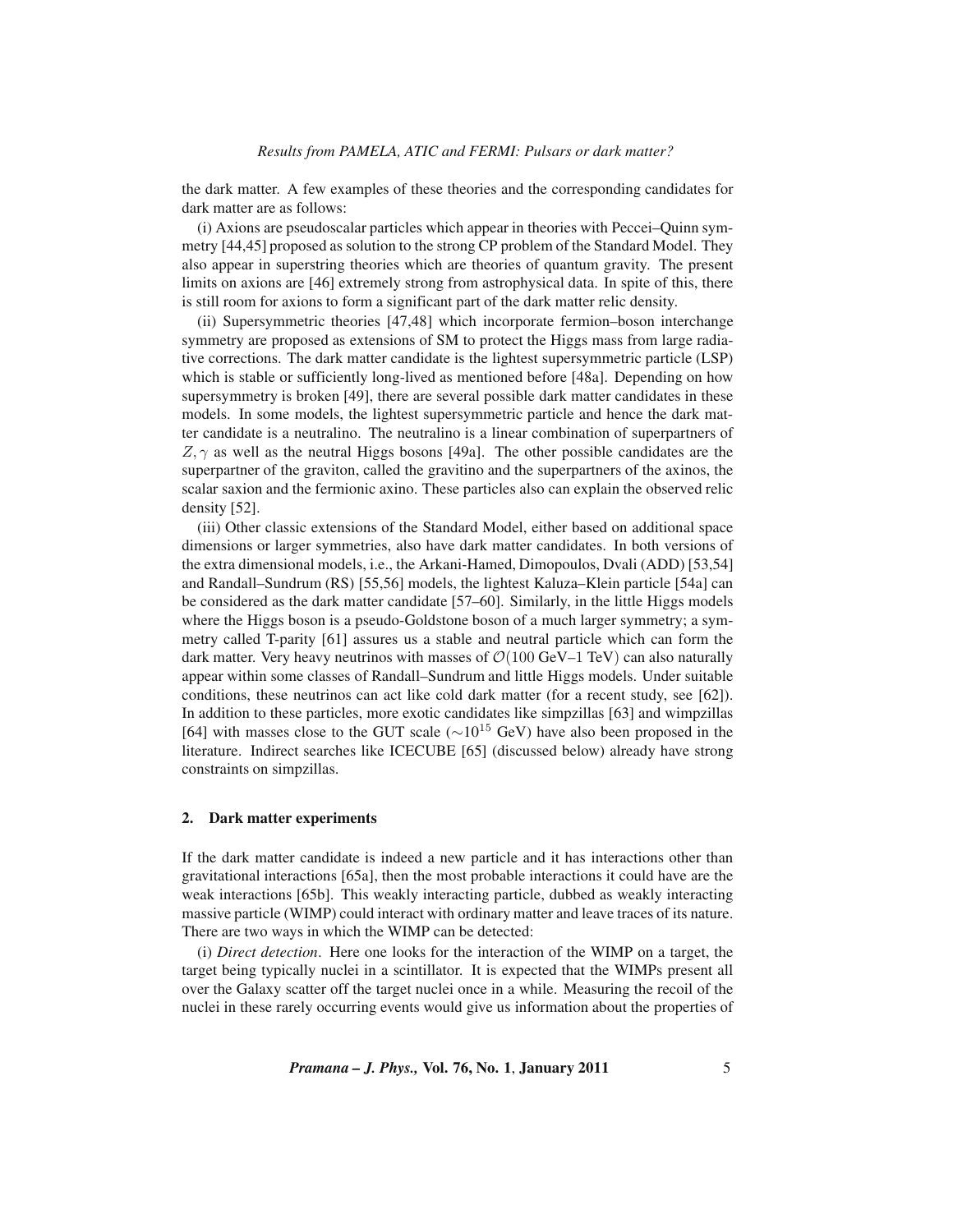the WIMP. The scattering cross-section would depend on whether it was elastic or inelastic and is a function of the spin of the WIMP [65c]. More than 20 experiments are located all over the world, which are currently looking for WIMP through this technique. Some of them are DAMA, CDMS, CRESST, CUORICINO, DRIFT etc.

(ii) *Indirect detection*. When WIMPs cluster together in the galatic halo, they can annihilate with themselves giving rise to electron–positron pairs,  $\gamma$ -rays, proton–anti-protonpairs, neutrinos etc. The flux of such radiation is directly proportional to the annihilation rate and the WIMP matter density. Observation of this radiation could lead to information about the mass and the cross-section strength of the WIMPs. At present, there are several experiments which are looking for this radiation [66a]: (i) MAGIC, HESS, CANGAROO, FERMI/GLAST, EGRET etc. look for the  $\gamma$ -ray photons, (ii) HEAT, CAPRICE, BESS, PAMELA, AMS can observe anti-protons and positron flux and (iii) highly energetic neutrinos/cosmic rays – a few TeV to multi-TeV can be observed by large detectors like AMANDA, ANTARES, ICECUBE etc. (for a more detailed discussion, see [46,67]).

Over the years, there have been indications of the presence of the dark matter through both direct and indirect experiments. The most popular among these signals are INTEGRAL and DAMA results (for a nice discussion on these topics, please see [68]). International Gamma-Ray Astrophysics Laboratory (INTEGRAL) is a satellite-based experiment looking for γ-rays in outer space. A very bright emission of the 511 keV photons from the galactic bulge [69] at the centre was observed in 2003. The 511 keV line is special as it is dominated by  $e^+e^-$  annihilations via the positronium. The observed rate of  $(3-15) \times 10^{42}$  positrons/s in the inner galaxy was much larger than the expected rate from pair creation via cosmic ray interactions with the interstellar medium in the galactic bulge by orders of magnitude [69a]. Further, the signal is almost spherically symmetric with very little positrons from galactic bulge contributing to it [70]. Several explanations have been put forward to explain this excess. Astrophysical entities like hypernovae,  $\gamma$ -ray bursts and X-ray binaries have been proposed as the likely objects contributing to this excess. On the other hand, this signal can also be attributed to the presence of dark matter which can annihilate itself giving rise to electron–positron pairs. To explain the INTEGRAL signal in terms of dark matter, extensions of Standard Model involving light (∼MeV–GeV) particles and light gauge bosons (∼GeV) are ideally suited. These models which have been already reviewed in the previous section, can be probed directly at the existing and future  $e^+e^-$  colliders and hence can be tested. Until further confirmation from either future astrophysical experiments or through ground-based colliders comes about, the INTEGRAL remains an 'anomaly' as of now.

While INTEGRAL is an indirect detection experiment, DAMA (DArk MAtter) is a direct detection experiment located in the Gran Sasso mountains of Italy. The target material consists of highly radio pure NaI crystal scintillators; the scintillating light from WIMP–nucleon scattering and recoil is measured. The experiment looks for an annual modulation of the signal as the Earth revolves around the Sun [71]. Such modulation of the signal is due to the gravitational effects of the Sun as well as rotatory motion of the Earth [71a]. DAMA and its upgraded version DAMA/LIBRA have collected data for seven annual cycles and four annual cycles, respectively [71b]. Together they have reported an annual modulation at  $8.2\sigma$  confidence level. If confirmed, the DAMA results would be the first direct experimental evidence for the existence of WIMP dark matter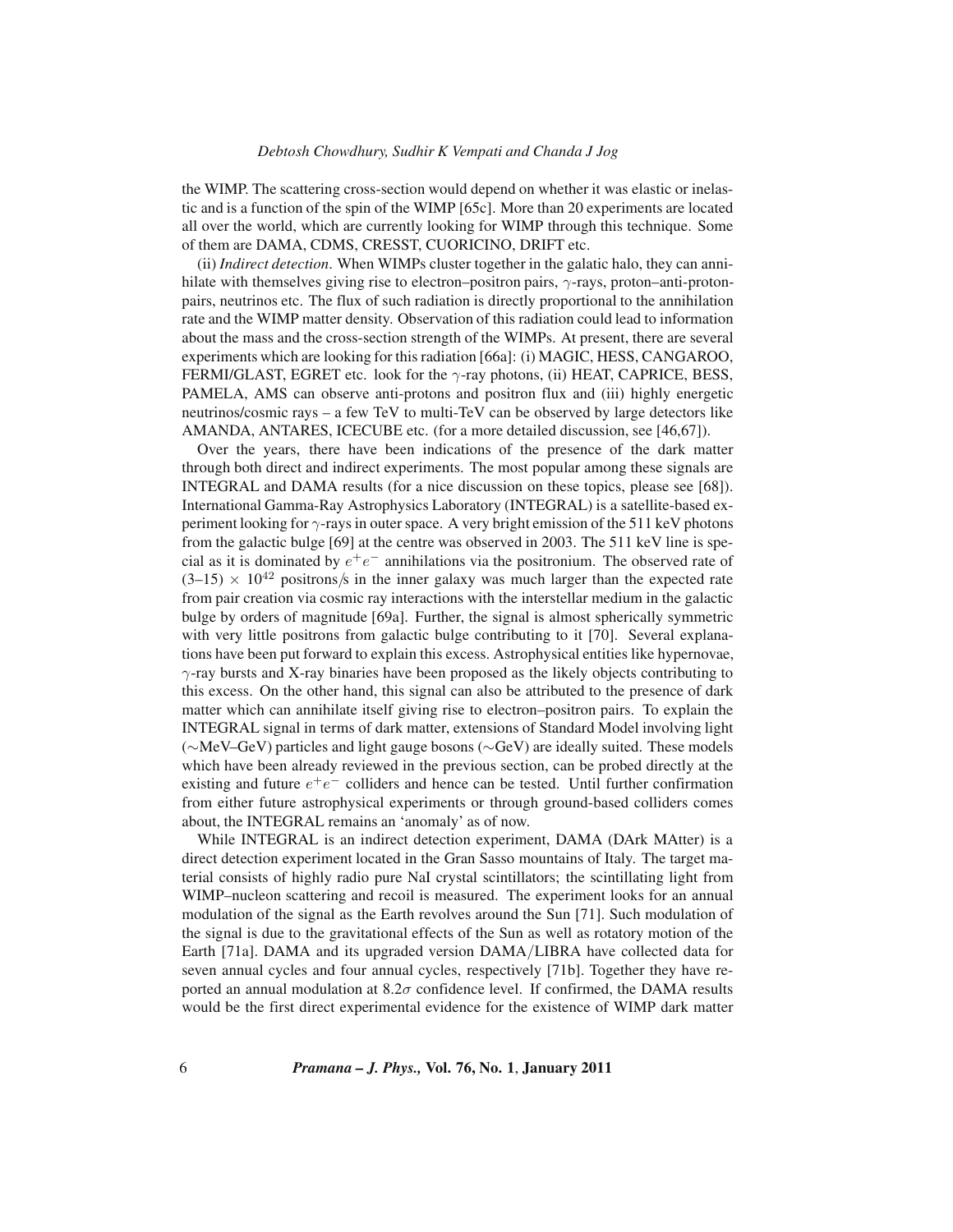particle. However, the DAMA results became controversial as this positive signal has not been confirmed by other experiments like XENON and CDMS, which have all reported null results in the spin-independent WIMP–nucleon scattering signal region.

The Xenon 10 detector at Gran Sasso Laboratories uses a xenon target for measuring simultaneously the scintillation and ionization produced by the scattering of the dark matter particle. The simultaneous measurement reduces the background significantly down to 4.5 keV. With a fiducial mass of 5.4 kg, they set an upper limit of WIMP–nucleon spinindependent cross-section to be  $8.8 \times 10^{-44}$  cm<sup>2</sup> for a WIMP mass of 100 GeV [73]. An upgraded version Xenon 100 having about double the fiducial mass has started taking data from October 2009. In the first results, they present null results, with upper limits of about  $3.4 \times 10^{-44}$  cm<sup>2</sup> for 55 GeV WIMPs [74]. These results severely constrain interpretation of the DAMA results in terms of an elastic spin-independent WIMP–nucleon scattering.

The Cryogenic Dark Matter Search (CDMS) experiment has 19 germanium detectors located at the underground Soudan Mine, USA. It is maintained at temperature  $\sim$  40 mK (milli-Kelvin). Nuclear recoils can be 'seen' by measuring the ionization energy in the detector. Efficient separation between electron recoils and nuclear recoils is possible by employing various techniques like signal timing and measuring the ratios of the ionization energies. Similar to xenon, this experiment [75] too reported null results in the signal region [72a] and put an upper limit  $\sim 4.6 \times 10^{-44}$  cm<sup>2</sup> on the WIMP–nucleon cross-section for a WIMP mass of around 60 GeV.

The Cryogenic Germanium Neutrino Technology (CoGeNT) Collaboration runs another recent experiment which uses ultra-low noise germanium detectors. It is located in the Soudan Mine, USA. The experiment has one of the lowest backgrounds below 3 keVee (keV electron equivalent (ee) ionization energy). It can further go down to 0.4 keVee, the electron noise threshold. Initial runs have again reported null results [76] consistent with the observed background. At this point, the experiment did not have the sensitivity to confirm/rule out the DAMA results. Later runs, however, have shown some excess events over the expected background in the low-energy regions [77]. Even though the collaboration could not find a suitable explanation for this excess (as of now), there is a possibility of these excess events having their origins in a very light WIMP dark matter particle. But, care should be taken before proceeding with this interpretation as the CoGeNT Collaboration does not distinguish between electron recoils and nucleon recoils [78].

In the light of these experimental results, the DAMA results are hard to explain. An alternative to make the DAMA results consistent with other experiments is to include an effect called 'channelling' which will be present only in the NaI crystals which DAMA uses. But, even the inclusion of this effect does not improve the situation significantly. To summarize, the situation for various interpretations of the WIMP–nucleon cross-section is shown as follows. For elastic spin-independent (eSI) interpretation, the DAMA regions are excluded by both CDMS as well as Xenon 10 irrespective of whether one considers the channelling effect or not. It is also hard to reconcile DAMA results with CoGeNT in this case. For elastic spin-dependent (eSD) interpretation, the DAMA and CoGeNT results (though consistent with each other) are in conflict with other experiments. For an interpretation in terms of WIMP–proton scattering, the results are in conflict with several experiments like SIMPLE, PICASSO etc. On the other hand, an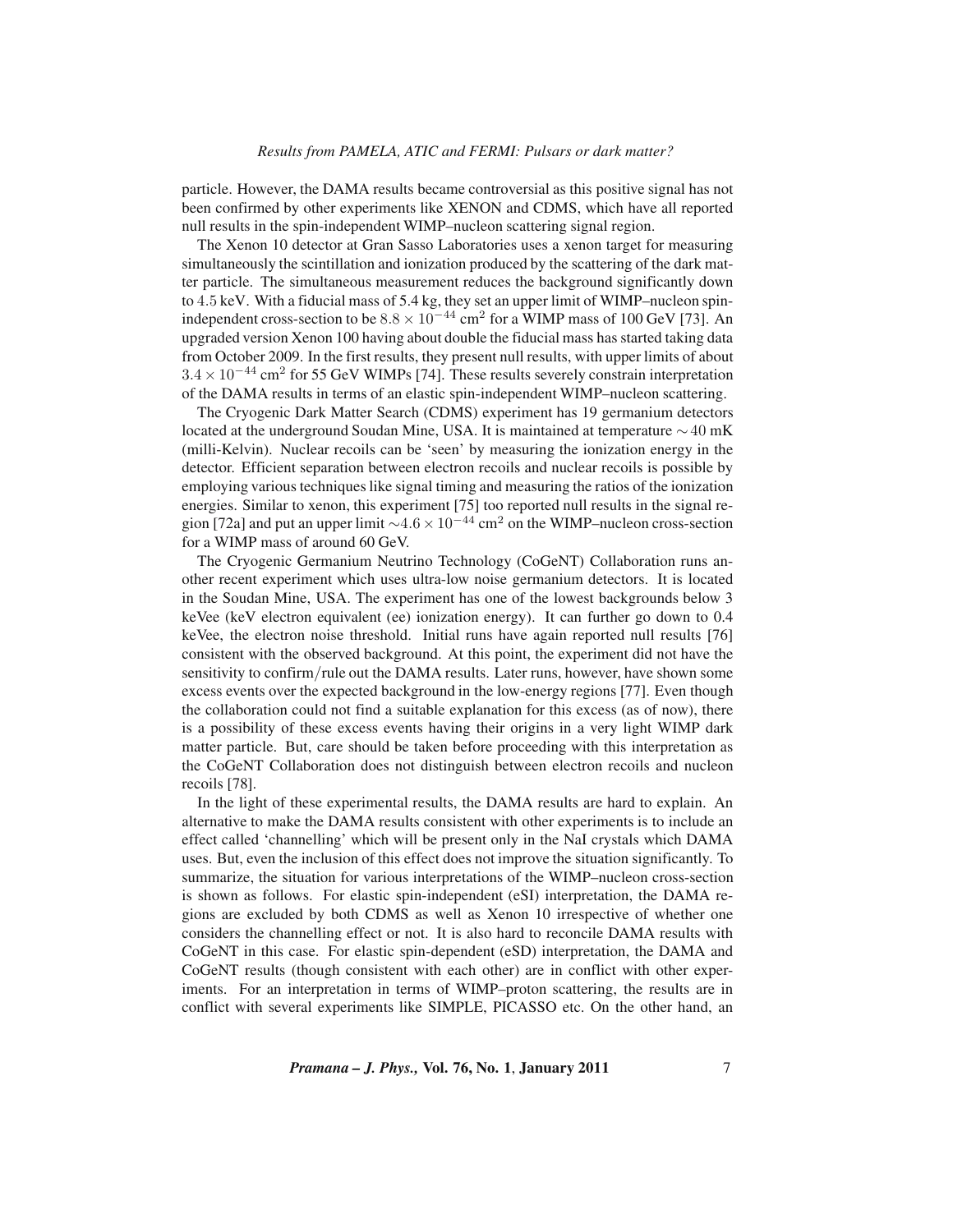interpretation in terms of WIMP–neutron scattering is ruled out by XENON and CDMS data. For the inelastic dark matter interpretations, spin-independent cross-section with a medium mass (∼50 GeV) WIMP is disfavoured by CRESST as well as CDMS data. For a low-mass (close to 10 GeV) WIMP, with the help of channelling in the NaI crystals, it is possible to explain the DAMA results, in terms of spin-independent inelastic dark matter– nucleon scattering. But, the relevant parameters (dark matter mass and mass splittings) should be fine tuned, and further the WIMP velocity distribution in the Galaxy should be close to the escape velocity. Inelastic spin-dependent interpretation of the DAMA results is a possibility (because it can change relative signals at different experiments [79]) which does not have significant constraints from other experiments. But, it has been shown [78] that inelastic dark matter, either with spin-dependent or spin-independent interpretation of the DAMA results, is difficult to reconcile with the CoGeNT results, unless one introduces substantial exponential background in the CoGeNT data.

# **3. The data**

The focus of the present topical review is a set of new experimental results which have appeared over the past one year. In terms of the discussion in the previous section, these experiments follow 'indirect' methods to detect dark matter. The data from these experiments seem to be pointing to either 'discovery' of the dark matter or some hitherto non-understood new astrophysics being operative within the vicinity of our Galaxy. The four main experiments which have led to this excitement are; (i) PAMELA [80], (ii) ATIC [81], (iii) HESS [82] and (iv) FERMI [83]. All these experiments involve international collaborations spanning several nations. While PAMELA and FERMI are satellite-based experiments, ATIC is a balloon-borne experiment and HESS is a ground-based telescope. These experiments are technologically more improved compared to the previous generation experiments of similar type. The HESS experiment has a factor ∼10 improvement in  $\gamma$ -ray flux sensitivity over previous experiments largely because of its superior rejection of the hadronic background. Similarly, ATIC is the next-generation balloon-based experiment equipped to have higher resolution as well as larger statistics. Similar features also hold for the satellite-based experiments, PAMELA and FERMI. It should be noted that the satellite-based experiments have some inherent advantages over the balloon-based ones. First, they have enhanced data taking period, unlike the balloon-based ones which can take data only for short periods. Furthermore, these experiments do not have problems with the residual atmosphere on the top of the instrument which plagues the balloon-based experiments.

The satellite-based Payload for Anti-Matter Matter Exploration and Light-nuclei Astrophysics (PAMELA) collects cosmic ray protons, anti-protons, electrons, positrons and light nuclei like helium and anti-helium. One of the main strengths of PAMELA is that it could distinguish between electrons and anti-electrons, protons and anti-protons and measure their energies accurately. The sensitivity of the experiment in the positron channel is ∼300 GeV and in the anti-proton channel ∼200 GeV. Since it was launched in June 2006, it was placed in an elliptical orbit at an altitude ranging between 350 and 610 km with an inclination of 70◦. Data for about 500 days were analysed and presented recently. The present data from 1.5 GeV to 100 GeV have been published in *Nature*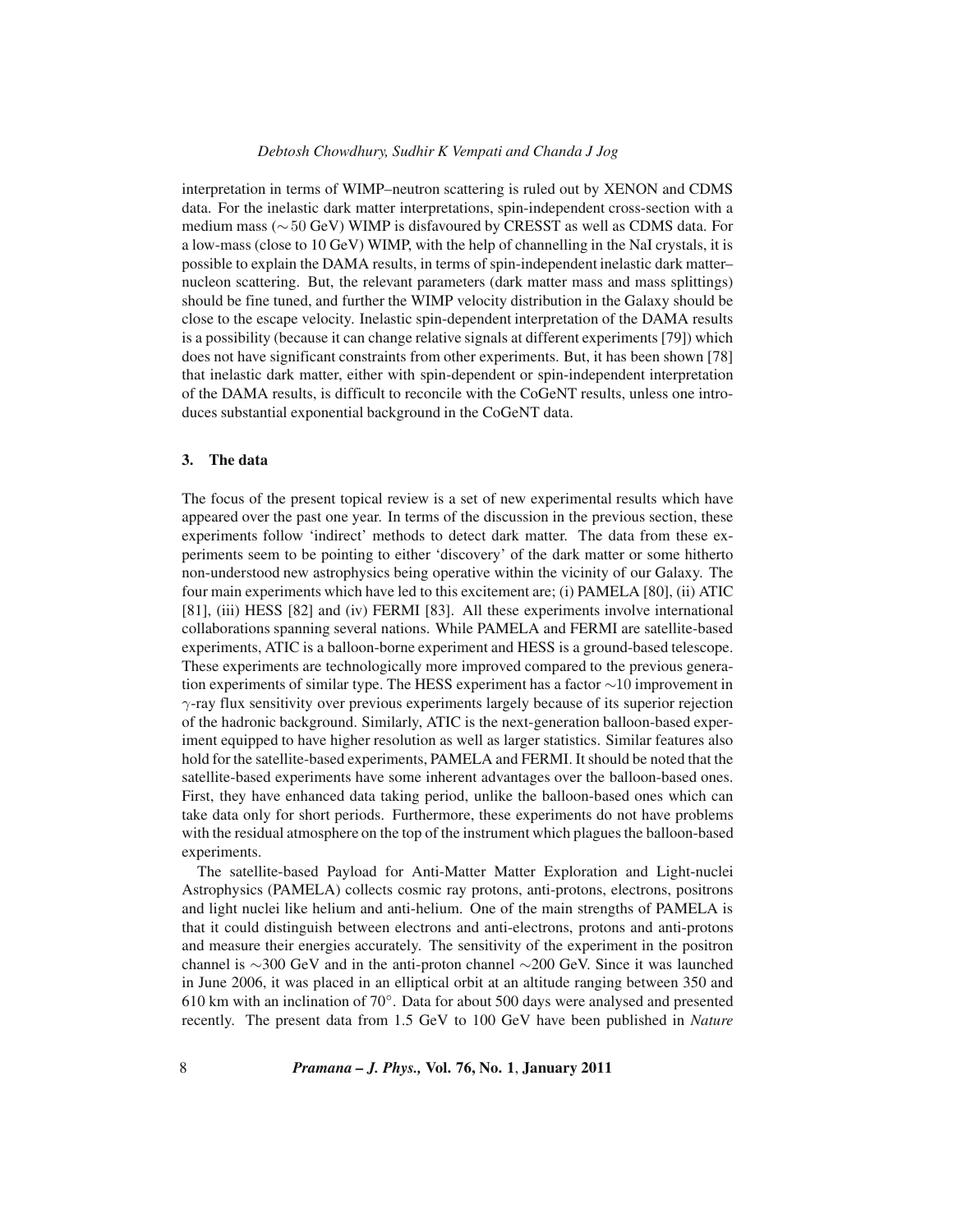[80]. In this paper, PAMELA reported an excess of positron flux compared to earlier experiments. In the left panel of figure 1, we see PAMELA results along with other existing ones. The *y*-axis is given by  $\phi(e^+)/(\phi(e^-) + \phi(e^+))$ , where  $\phi$  represents the flux of the corresponding particle. The results of PAMELA are consistent with the earlier experiments up to 20 GeV, taking into consideration the solar modulations between the times of PAMELA and previous experiments. Particles with energies up to 20 GeV are strongly effected by solar wind activity which varies with solar cycle. On the other hand, PAMELA has data from 10 GeV to 100 GeV, which show an increase in the positron flux (figure 1). The only other experimental data in this energy regime (up to 40 GeV) are the AMS and HEAT, which even though having large errors, are consistent with the excess seen by PAMELA. In the low-energy regime, many of the other experiments are in accordance with each other but have large error bars.

Cosmic ray positrons at these energies are expected to be from secondary sources, i.e. as a result of the interactions of the primary cosmic rays (mainly protons and electrons) with interstellar medium. The flux of this secondary sources can be estimated by numerical simulations. Several numerical codes are available to compute the secondary flux, the most popular publicly available being GALPROP [91,92] and CRPropa [93]. These codes compute the effects of interactions and energy losses during cosmic ray propagation



**Figure 1.** Results from PAMELA and ATIC with theoretical models. The left panel shows PAMELA [80] positron fraction along with theoretical model. The solid black line shows a calculation by Moskalenko and Strong [84] for pure secondary production of positrons during the propagation of cosmic rays in the Galaxy. The right panel shows the differential electron energy spectrum measured by ATIC [81] (red circles) compared with other experiments and also with theoretical prediction using the GALPROP [85] code (solid line). The other data points are from AMS [86] (green stars), HEAT [87] (open triangles), BETS [88] (open circles), PPB-BETS [89] (blue crosses) and emulsion chambers (open diamonds) and the dashed curve at the beginning is the spectrum of solar modulated electron. All the data points have uncertainties of one standard deviation. The ATIC spectrum is scaled by  $E_e^{3.0}$ . (The figures of PAMELA and ATIC are reproduced from their original papers cited above.)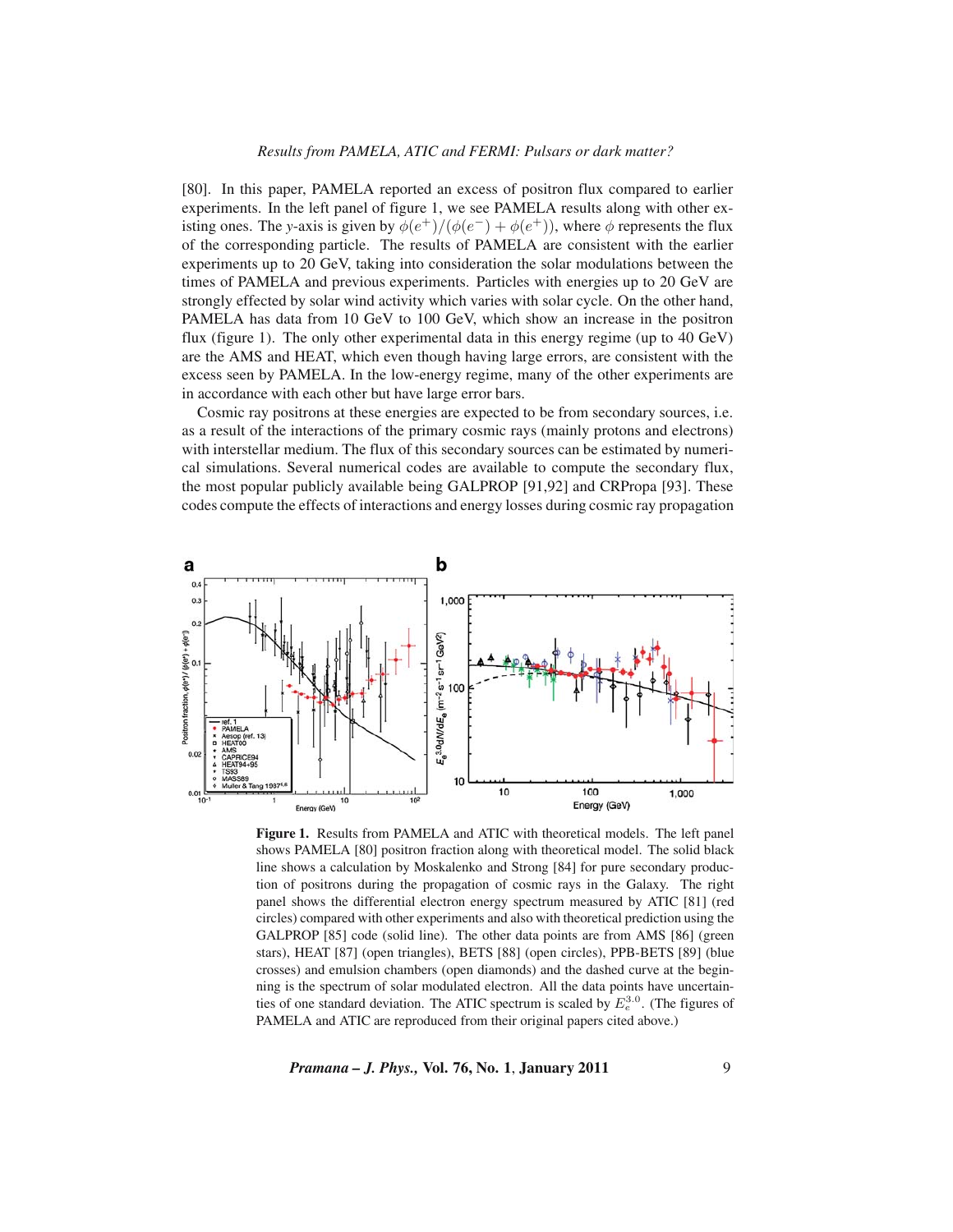within galactic medium taking into account the galactic magnetic fields. GALPROP solves the differential equations of motion using either a 2D grid or a 3D grid whereas CRPropa does the same using a 1D or a 3D grid. While GALPROP contains a detailed exponential model of the galactic magnetic fields, CRPropa implements only extragalactic turbulent magnetic fields. In particular, CRPropa is not optimized for convoluted galactic magnetic fields. For this reason, GALPROP is best-suited for solving diffusion equations involving low-energy (GeV–TeV) cosmic rays in galactic magnetic fields.

The main input parameters of the GALPROP code are the primary cosmic ray injection spectra, the spatial distribution of cosmic ray sources, the size of the propagation region, the spatial and momentum diffusion coefficients and their dependencies on particle rigidity. These inputs are mostly fixed by observations: the interstellar gas distribution is based on observations of neutral atomic and molecular gas, ionized gas; cross-sections and energy fitting functions are build from nuclear data sheets (based on Las Almos Nuclear compilation of nuclear cross-sections and modern nuclear codes) and other phenomenological estimates. Interstellar radiation fields and galactic magnetic fields are based on various models given in literature. The uncertainties in these inputs would constitute the main uncertainties in the flux computation from GALPROP [93a]. Recently, a new code called CRT which emphasizes the minimization of the computation time was introduced. Here most of the input parameters are user-defined [95]. Finally, using the popular Monte Carlo routine GEANT [96] one can construct cosmic ray propagation code as has been done by [97,98]. On the other hand, dark matter relic density calculators like DARKSUSY [99] compute cosmic ray propagation in the galaxies required for indirect searches of dark matter. It is further interfaced with GALPROP.

In summary, GALPROP is the most suitable for understanding PAMELA and ATIC data which are mostly in the GeV–TeV range. The results from these experiments do not vary much if one chooses to use a GEANT simulation. In fact, most of the experimental collaborations use GALPROP for their predictions of secondary cosmic ray spectrum. In the left panel of figure 1, the expectations based on GALPROP are given as a solid line running across the figure. From the figure it is obvious that PAMELA results show that the positron fraction increases with energy compared to what GALPROP expects. The excess in the positron fraction measured by PAMELA with respect to GALPROP indicates that this result is due to new primary rather than secondary sources [99a]. This new primary source could be either dark matter decay/annihilation or a nearby astrophysical object like a pulsar. Before going to the details of the interpretations, let us summarize the results from ATIC and FERMI.

Advanced Thin Ionization Calorimeter (ATIC) is a balloon-borne experiment to measure energy spectrum of individual cosmic ray elements within the region of GeV up to almost a TeV (thousand GeV) with high precision. As mentioned, this experiment was designed to be a high-resolution and high-statistics experiment in this energy regime compared to the earlier ones. ATIC measures all the components of the cosmic rays such as electrons, protons (and their anti-particles) with high energy resolution, distinguishing electrons and protons. ATIC (right panel in figure 1) presented its primary cosmic ray electron  $(e^- + e^+)$  spectrum between the energies 3 GeV and 2.5 TeV [100a]. The results show that the spectrum while agreeing with the GALPROP expectations up to 100 GeV, show a sharp increase above 100 GeV. The total flux increases up to about 600 GeV where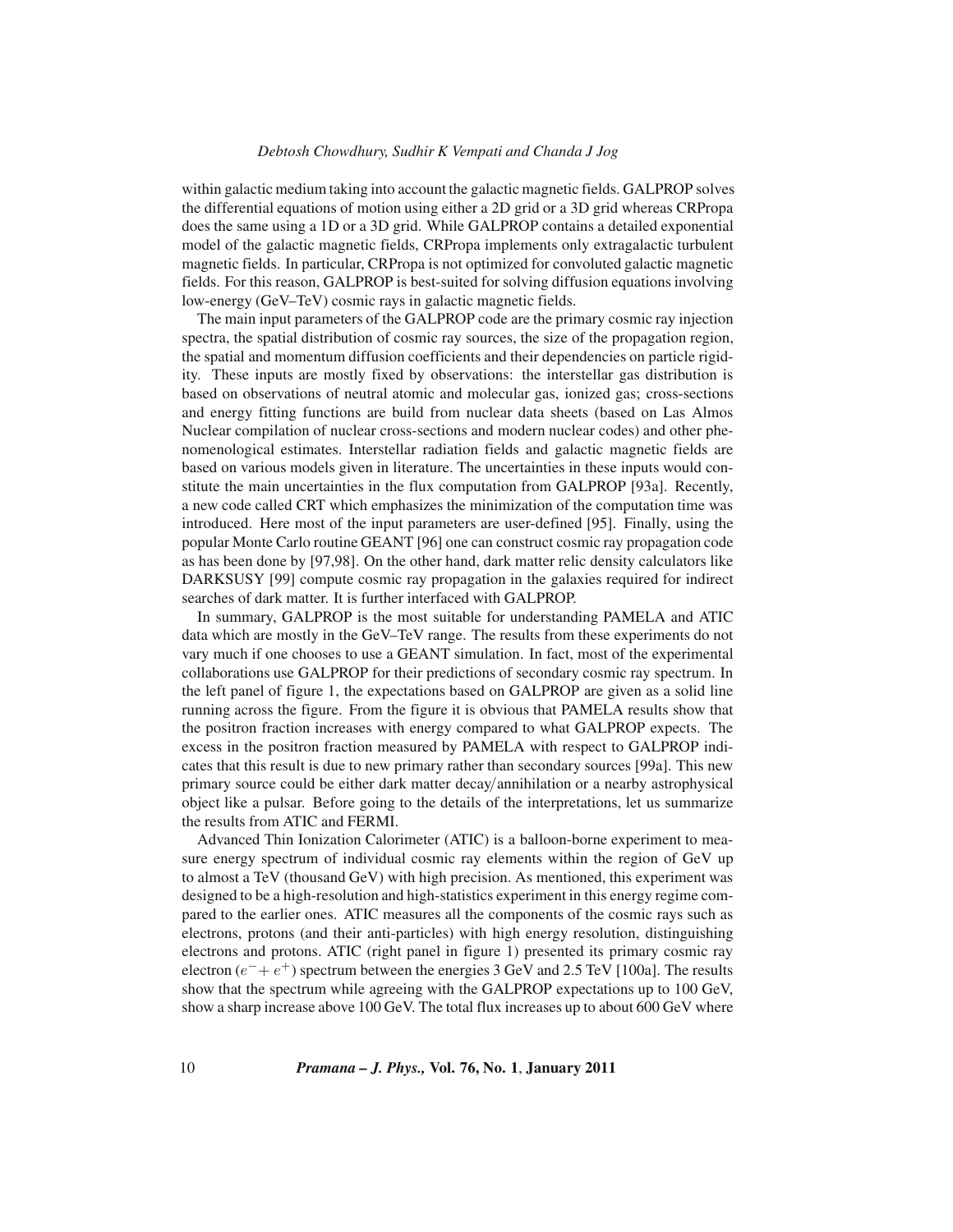it peaks and then sharply falls to about 800 GeV. Thus, ATIC sees an excess of the primary cosmic ray  $(e^{-}+e^{+})$  spectrum in the energy range 300–800 GeV. The rest of the spectrum is consistent with the expectations within the errors. What is interesting about such peaks in the spectrum is that, if they are confirmed they can point towards a Breit–Wigner resonance in dark matter annihilation cross-section with a lifetime as given by its width. This possibility is severely constrained by the data from the FERMI experiment, which is discussed in §4.

Another ground-based experiment sensitive to cosmic rays within this energy range is HESS which can measure  $\gamma$ -rays from few hundred GeV to few TeV. This large reflecting array telescope operating from Namibia has presented data (figure 2) from 600 GeV to about 5 TeV. It could confirm neither the 'peaking' like behaviour at 600 GeV nor the sharp cut-off at 800 GeV of the ATIC data. The ATIC results can be made consistent with those of HESS. This requires a 15% overall normalization of the HESS data. Such a normalization is well within the uncertainty of the energy resolution of HESS. Note that HESS data do not have a sharp fall around 800 GeV.

The Large Area Telescope (LAT) is one of the main components of the Fermi gamma ray space telescope, which was launched in June 2008. Because of its high resolution and high statistical capabilities, it is one of the most anticipated experiments in recent times. Fermi can measure  $\gamma$ -rays between 20 MeV and 300 GeV with high accuracy and primary cosmic ray electron ( $e^-+e^+$ ) flux between 20 GeV and 1 TeV. The energy resolution averaged over the LAT acceptance is 11% full-width-at-half-maximum



**Figure 2.** The Fermi LAT CR electron spectrum. The red circles show the data from Fermi along with the gray bands showing systematic errors. The dashed line corresponds to a theoretical model by Moskalenko *et al* [90]. (The figure of FERMI is reproduced from their original paper cited above.)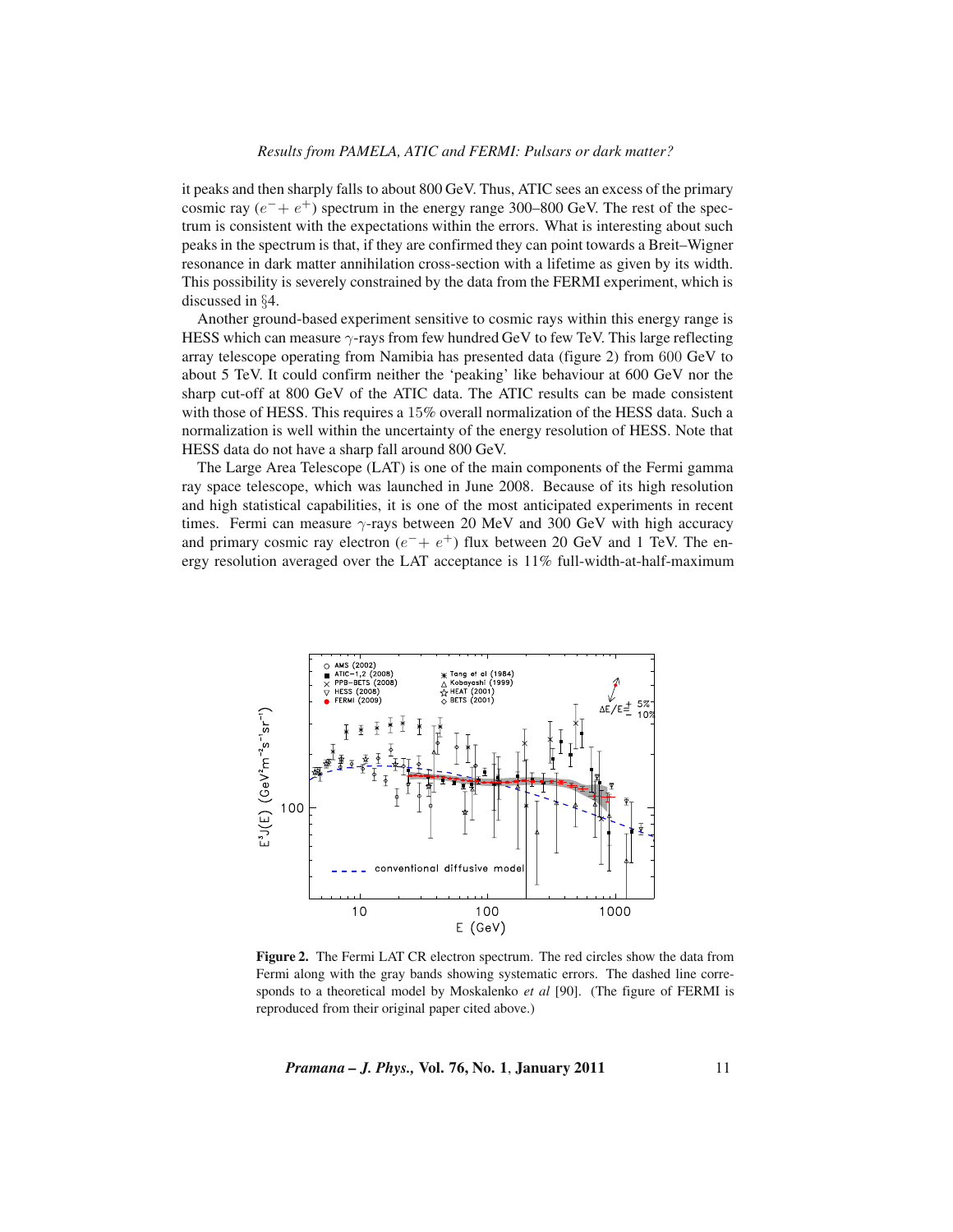(FWHM) for 20–100 GeV, increasing to 13% FWHM for 150–200 GeV. The photon angular resolution is less than  $0.1^\circ$  over the energy range of interest (68% containment). The FERMI–LAT Collaboration has recently published its six-month data on the primary cosmic ray electron flux. More than 4 million electron events above 20 GeV were selected in survey (sky scanning) mode from 4 August 2008 to 31 January 2009. The systematic error on the absolute energy of the LAT was determined to be between  $-10\%$  and  $+5\%$ for 20–300 GeV. (For more details on the errors, see Table I in [83]). In figure 2 we reproduce the result obtained by the FERMI Collaboration. They found the primary cosmic ray electron spectrum more or less along the expected lines up to 100 GeV (it is slightly below the expected flux between 10 and 50 GeV, but above 100 GeV), there is a strong signal for an excess of the flux ranging up to 1 TeV. The FERMI data thus confirmed the excess in the electron spectrum which was seen by ATIC. The excess however had a much flatter profile with respect to the peak seen by ATIC. Thus, ATIC could in principle signify a 'resonance' in the spectrum, whereas FERMI could not. However, in comparing both the spectra from the figures presented above, one should keep in mind that the FERMI excess is in the total electron spectrum ( $e^+ + e^-$ ), whereas the ATIC data is presented in terms of positron excess only. If the excess in FERMI is caused by the excess only through excess positrons, one should expect that the FERMI spectra can have similar 'peak'-like behaviour at 600 GeV. From figure 2, where both FERMI and ATIC data are presented, we see that the ATIC data points are far above that of FERMI's.

# **4. The interpretations**

Lets now summarize the experimental observations [98] which would require an interpretation:

- The excess in the flux of positron fraction  $(\phi(e^+)/\phi(e^-) + \phi(e^+))$  measured by PAMELA up to 100 GeV.
- The lack of excess in the anti-proton fraction measured by PAMELA up to 100 GeV.
- The excess in the total flux  $(\phi(e^-) + \phi(e^+))$  in the spectrum above 100 GeV shown by FERMI, HESS etc. But below 100 GeV, the measurements have been consistent with GALPROP expectations.
- The absence of 'peaking'-like behaviour as seen by ATIC, which indicates a longlived particle, in the total electron spectrum measured by FERMI.

Two main interpretations have been put forward: (a) a nearby astrophysical source which has a mechanism to accelerate particles to high energies and (b) a dark matter particle which decays or annihilates leading to excess of electron and positron flux. Which of the interpretations is valid will be known in the coming years with enhanced data from both PAMELA and FERMI. Let us now turn to both the interpretations.

Pulsars and supernova shocks have been proposed as likely astrophysical local sources of energetic particles that could explain the observed excess of the positron fraction [101,102]. In the high magnetic fields present in the pulsar magnetosphere, electrons can be accelerated which can induce an electromagnetic cascade through the emission of curvature radiation [102a]. This can lead to a production of high-energy photons above the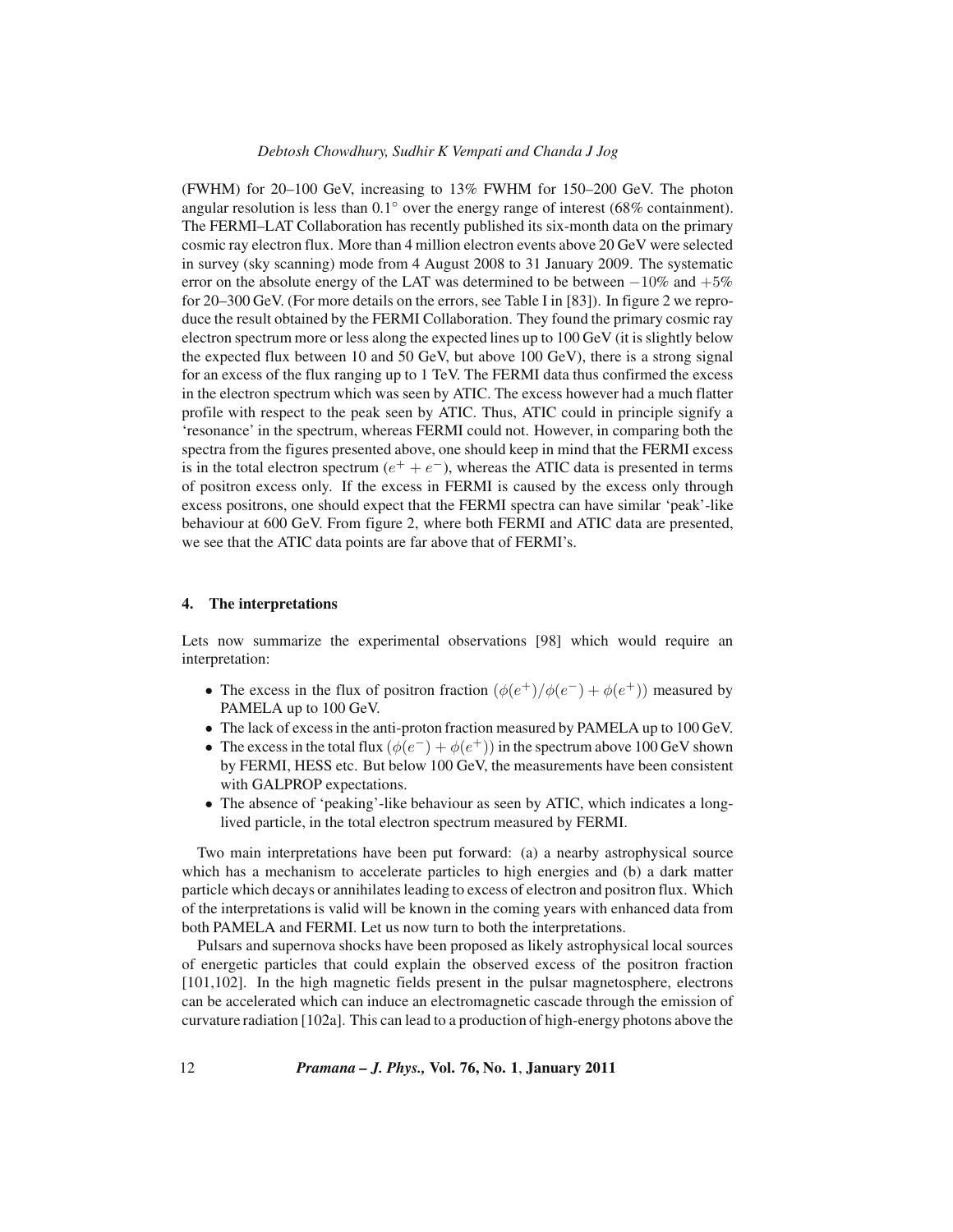threshold for pair production; and on combining with the number density of pulsars in the Galaxy, the resulting emission can explain the observed positron excess [101]. The energy of the positrons tells us about the site of their origin and propagation history [104]. The cosmic ray positrons above 1 TeV can be primary and arise due to a source like an young plusar within a distance of 100 pc [105]. This can also naturally explain the observed anisotropy, as argued for two of the nearest pulsars, namely  $B0656 + 14$  and the Geminga [106,107]. On a similar note, diffusive shocks as in a supernova remnant hardens the spectrum, and this process can explain the observed positron excess above 10 GeV as seen from PAMELA [108].

Another possible astrophysical source that has been proposed is the pion production during acceleration of hadronic cosmic rays in the local sources [102]. It was argued [109] that the measurement of secondary nuclei produced by cosmic ray spallation can confirm whether this process or pulsars are more important as the production mechanism. It is shown that the present data from ATIC-II support the hadronic model and can account for the entire positron excess observed.

If the excess observed by PAMELA, HESS and FERMI is not due to some yet not fully-understood astrophysics but is a signature of the dark matter, then there are two main processes through which such an excess can occur:

- (i) The annihilation of dark matter particles into Standard Model (SM) particles.
- (ii) The decay of the dark matter particle into SM particles.

Interpretation in terms of annihilating dark matter, however, leads to conflicts with cosmology. The observed excesses in the PAMELA/FERMI data would set a limit on the product of annihilation cross-section and the velocity of the dark matter particle in the Galaxy (for a known dark matter density profile). Annihilation of the dark matter particles also happens in the early Universe with the same cross-section but at much larger velocities for particles (about 1000 times the particle velocities in Galaxies). The resultant relic density is not compatible with observations. The factor ∼1000 difference in the velocities should somehow be compensated in the cross-sections. This can be compensated by considering 'boost' factors for the particles in the Galaxy which can enhance the cross-section by several orders of magnitude. The boost factors essentially emanate by assuming local substructures for the dark matter particles, like clumps of dark matter and are typically free parameters of the model [110]. Another mechanism which is called Sommerfeld mechanism can also enhance the annihilation cross-sections. For very heavy dark matter (with masses much greater than the relevant gauge boson masses) trapped in the galactic potential, non-perturbative effects could push the annihilation cross-sections to much larger values. For *SU*(2) charged dark matter, the masses of dark matter particles should be  $\gg M_W$  [111]. The Sommerfeld mechanism is more general and applicable to other (new) interactions also [112,112a]. Another way of avoiding conflict with cosmology would be to consider non-thermal production of dark matter in the early Universe [112c]. Before the release of FERMI data, the annihilating dark matter model with a very heavy dark matter ∼ O(2–3) TeV was much in favour for explaining the 'resonance peak' of the ATIC and the excess in PAMELA data. Post-FERMI, whose data do not have sharp rise and fall associated with a resonance, the annihilating dark matter interpretation has been rendered incompatible. Considering possible variations in the local astrophysical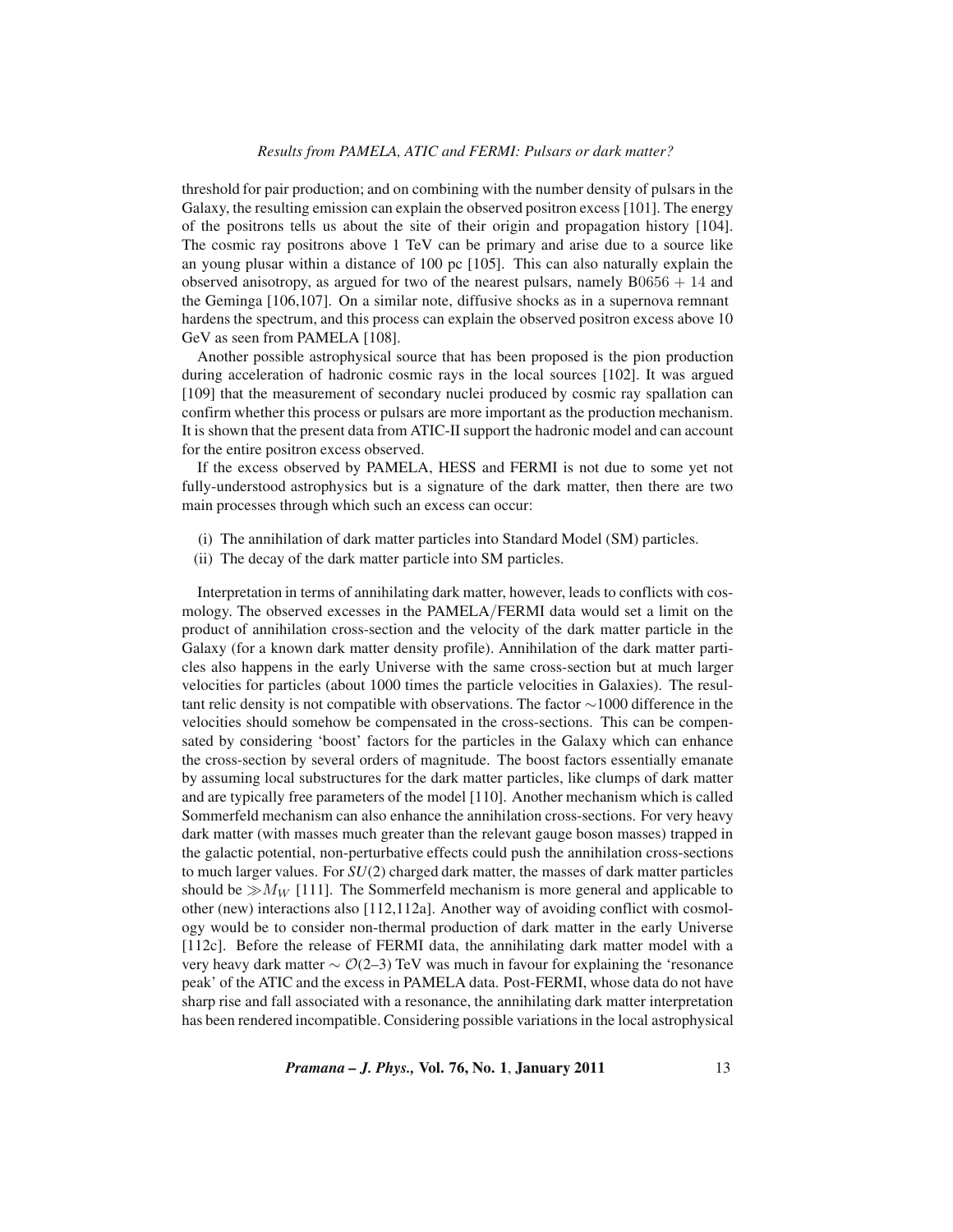background profile due to the presence of local cosmic ray accelerator, it has been shown that it is still possible to explain the observed excess, along with FERMI data with annihilating dark matter. The typical mass of the dark matter particle could lie even within sub-TeV region [114–117] and as low as 30–40 GeV [118]. More detailed analysis can be found in [119].

Several existing BSM physics models of annihilating dark matter become highly constrained or ruled out if one requires to explain PAMELA/ATIC and FERMI data. The popular supersymmetric DM candidate neutralino with its annihilating partners such as chargino, stop, stau etc. can explain the cosmological relic density, but not the excess observed by PAMELA/ATIC. Novel models involving a new 'dark force', with a gauge boson having about 1 GeV mass [120], which predominantly decays to leptons together with the so-called Sommerfeld enhancement, seem to fit the data well. The above class of models, which are extensions of Standard Model with an additional  $U(1)$  gauge group, caught the imagination of the theorists [121–124]. A similar supersymmetric version of this mechanism where the neutralinos in the MSSM can annihilate to a scalar particle, which can then decay the observed excess in the cosmic ray data [125]. Models involving Type II see-saw mechanism [126] have also been considered recently where neutrino mass generation is linked with the positron excess. In addition to the above, it has been shown that extra dimensional models with KK gravitions can also produce the excess [127,127a]. Models with Nambu–Goldstone bosons as dark matter have been studied in [130].

In the case of decaying dark matter, the relic density constraint of the early Universe is not applicable. However, the lifetime of the dark matter particle (typically of a mass of  $\mathcal{O}(1)$  TeV) should be much larger than ( $\sim$ 10<sup>9</sup> times) the age of the Universe [98]. Such a particle can fit the data well. A crucial difference in this picture with respect to the annihilation picture is that the decay rate is directly proportional to the density of the dark matter ( $\rho$ ), whereas the annihilation rate is proportional to its square ( $\rho^2$ ). The most promising candidate in the decaying dark matter seems to be a fermion (scalar) particle decaying into  $W^{\pm}l^{\pm}$  etc. ( $W^{+}W^{-}$  etc.) [131–134]. In terms of the BSM physics, supersymmetric models with a heavy gravitino and small *R*-parity violation have been proposed as candidates for decaying dark matter [135]. A heavy neutralino with R-parity violation can also play a similar role [136]. A recent more general model-independent analysis has shown that assuming the GALPROP background, gravitino decays cannot simultaneously explain both PAMELA and FERMI excesses. But, the presence of additional astrophysical sources can change the situation [137]. Independent of the gravitino model, it has been pointed out that the decays of the dark matter particle could be new signals for unification where the dark matter candidate decays through dimension-six operators suppressed by two powers of GUT scale [138–140]. Finally, there has also been some discussion about the possibilities of dark matter consisting of two particles, out of which one is the decaying partner. This goes under the name of 'two-component dark matter' and analysis of this scenario can be seen in [141].

We have so far mentioned just a sample of the theoretical ideas proposed in the literature. Several other equally interesting and exciting ideas have been put forward, but not presented here to avoid lengthy descriptions.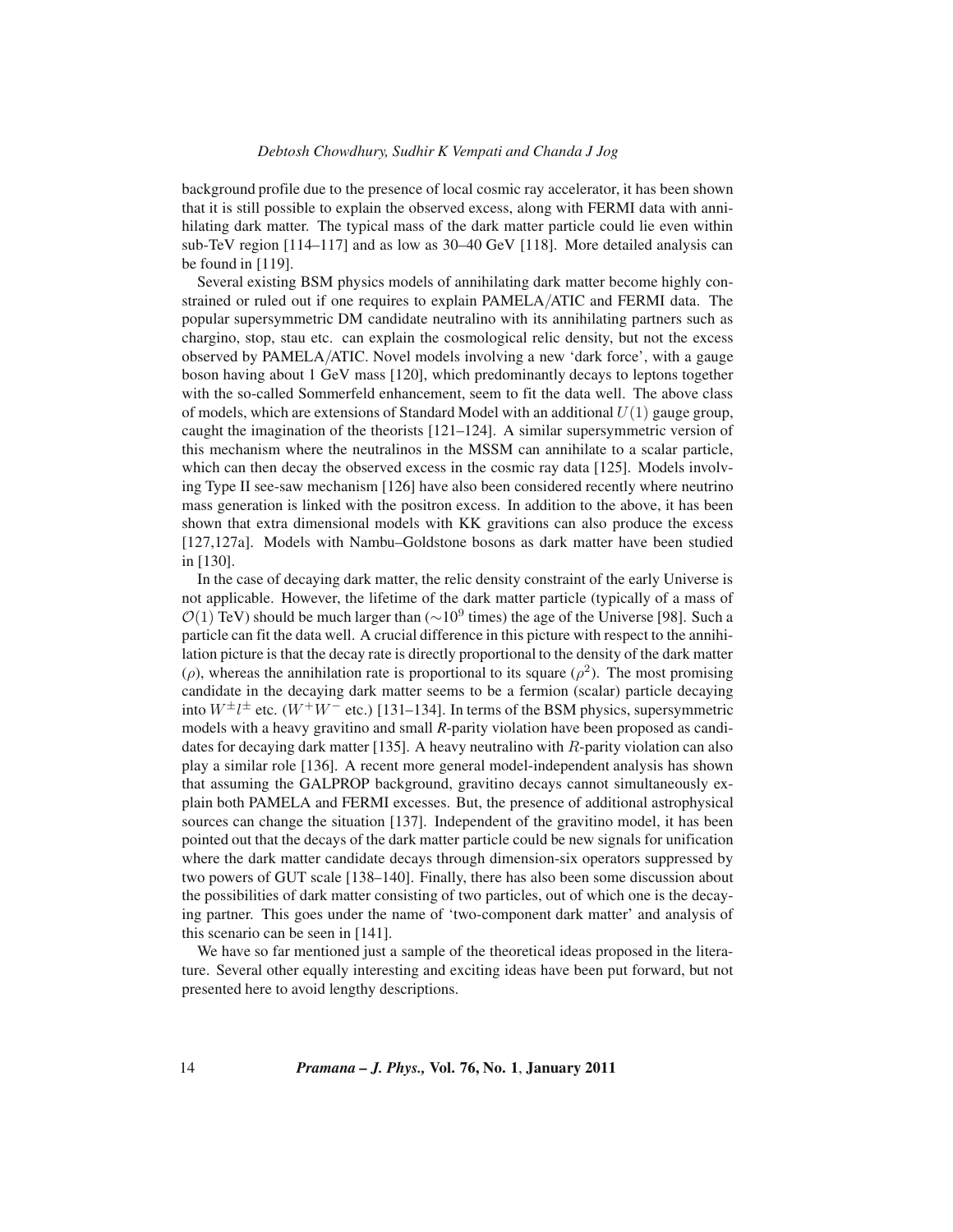## **5. Outlook and remarks**

An interesting aspect about the present situation is that, future data from PAMELA and FERMI can distinguish whether the astrophysical interpretation (in terms of pulsars) or the particle physics interpretation in terms of dark matter is valid [142]. PAMELA is sensitive up to 300 GeV in its positron fraction and this together with the measurement of the total electron spectrum can strongly affect the dark matter interpretations. FERMI with its improved statistics can, on the other hand, look for anisotropies within its data [143] which can exist if the pulsars are the origin of this excess. Further measurements of the anti-deuteron can possibly give us a hint about why there is no excess in the anti-proton channel [144]. Similarly, neutrino physics experiments can give us valuable information on the possible models [145]. Finally, the Large Hadron Collider can also give strong hints on the nature of dark matter through direct production [146].

As we have been preparing this note, there has been news from an experiment called cryogenic dark matter search experiment (CDMS-II) [147]. As mentioned before, this experiment conducts direct searches for WIMP dark matter by looking at collisions of WIMPs on supercooled nuclear target material. The present and final analyses of this experiment have shown two events in the signal region, with the probability of observing two or more background events in that region close to 23%. Thus, although these results are positive and encouraging, they are not conclusive. However, these results already set a stringent upper bound on the WIMP–nucleus cross-section for a WIMP mass of around 70 GeV. The exclusion plots in the parameter space of WIMP cross-section and WIMP mass are presented in [147]. The interpretations of this positive signal are quite different compared to the signal of PAMELA and FERMI. While PAMELA and FERMI as we have seen would require severe modifications for the existing BSM models of dark matter, CDMS results if confirmed would prefer the existing BSM dark matter candidates like neutralino of the supersymmetry. There are ways of making both PAMELA/FERMI and CDMS-II consistent with dark matter interpretations. But, we shall not discuss it further here. Finally, it is possible to make CDMS-II results consistent with DAMA annual modulation results by assuming a spin-dependent inelastic scattering of WIMP on nuclei [79].

In this paper, we have tried to convey exciting developments which have been happening recently within the interface of astrophysics and particle physics, especially on the most intriguing subjects of our time, namely, the dark matter. Though it has been proposed about sixty years ago, so far we have neither found any conclusive evidence of its existence other than through gravitational interactions, nor of its fundamental composition. Experimental searches which have been going on for decades have not bore fruit in answering either of these questions. For these reasons, the present indications from PAMELA and FERMI have presented us with a unique opportunity of unraveling at least some of the mystery surrounding the dark matter. These experimental results, if they hold and get confirmed as due to dark matter, would strongly modify the way dark matter was perceived in the scientific community. In conclusion, let us note that several new experiments are being planned to explore the dark matter, directly or indirectly, and more information about the nature of the dark matter will be revealed in due cause.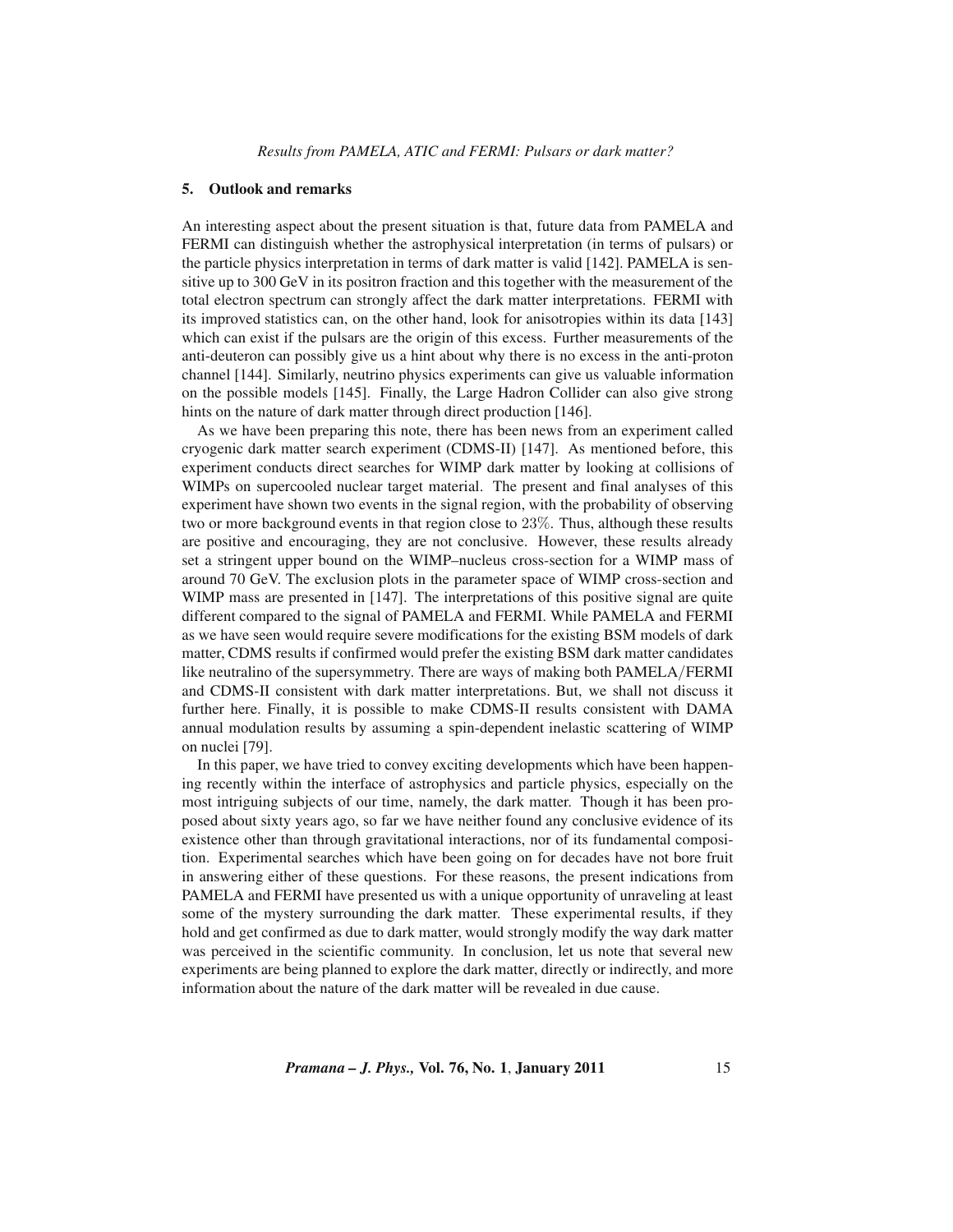### **Acknowledgements**

The authors thank PAMELA Collaboration, ATIC Collaboration and FERMI-LAT Collaboration for giving us permission to reproduce their figures. The authors thank Diptiman Sen for a careful reading of this article and useful comments. CJ would like to thank Gary Mamon for illuminating discussions regarding the search for dark matter in elliptical galaxies and clusters. The authors thank A Iyer for bringing to their notice a reference. Finally, the authors thank the anonymous referee for suggestions and comments which have contributed in improving the article.

#### **References**

- [1] V Rubin, *Scientific American* **248**, 96 (1983)
- [2] Y Sofue and V Rubin, *Ann. Rev. Astron. Astrophys.* **39**, 137 (2001), arXiv:astro-ph/ 0010594
- [2a] In the absence of dark matter, one would expect that the curves to fall off as we move towards the outer parts of the Galaxy.
- [3] J Binney and S Tremaine, *Galactic dynamics* (Princeton University Press, London, 1987)
- [4] A Dekel, F Stoehr, G A Mamon, T J Cox, G S Novak and J R Primack, *Nature* **437**, 707 (2005)
- [5] G Mamon, in the meeting on *Mass unveiling the mass: Extracting and interpreting galaxy masses* (Kingston, Canada, 2009)
- [6] F Zwicky, *Helv. Phys. Acta* **6**, 110 (1933) J Binney and S D Tremaine, *Galactic dynamics*, 2nd edn (Princeton University Press, 2007)
- [7] C L Bennett *et al*, *Astrophys. J.* **464**, L1 (1996), arXiv:astro-ph/9601067 J R Bond, G Efstathiou and M Tegmark, *Mon. Not. R. Astron. Soc.* **291**, L33 (1997), arXiv:astro-ph/9702100
- [8] Supernova Cosmology Project Collaboration: M Kowalski *et al*, *Astrophys. J.* **686**, 749 (2008), arXiv:0804.4142 [astro-ph]
- [9] WMAP Collaboration: G Hinshaw *et al, Astrophys. J. Suppl.* **180**, 225 (2009), arXiv: 0803.0732 [astro-ph]
- [10] E Komatsu *et al*, arXiv:0803.0547v2 [astro-ph] (preprint)
- [11] S Dodelson, *Modern cosmology* (Academic Press, Amsterdam, The Netherlands, 2003) V Sahni, *Lect. Notes Phys.* **653**, 141 (2004), arXiv:astro-ph/0403324 T Padmanabhan, *Phys. Rep.* **380**, 235 (2003), arXiv:hep-th/0212290 E J Copeland, M Sami and S Tsujikawa, *Int. J. Mod. Phys.* **D15**, 1753 (2006), arXiv: hep-th/0603057
- [12] J F Navarro, C S Frenk and S D M White, *Astrophys. J.* **490**, 493 (1997)
- [12a] Sharp increase in the density at the centre.
- [13] W J G de Blok, S S McGaugh, A Bosma and V C Rubin, *Astrophys. J.* **552**, L23 (2001)
- [14] M Milgrom, *Astrophys. J.* **270**, 365 (1983)
- [15] O Tiret and F Combes, *Astron. Astrophys.* **464**, 2, 517 (2007), arXiv:astro-ph/0701011
- [16] F Combes and O Tiret, Invited paper presented at *The Invisible Universe International Conference* edited by J-M Alimi, A Fuzfa and P-S Corasaniti (AIP Publications), arXiv: 0908.3289 [astro-ph.CO]
- [17] D Clowe, M Bradac, A H Gonzalez, M Markevitch, S W Randall, C Jones and D Zaritsky, *Astrophys. J.* **648**, L109 (2006), arXiv:astro-ph/0608407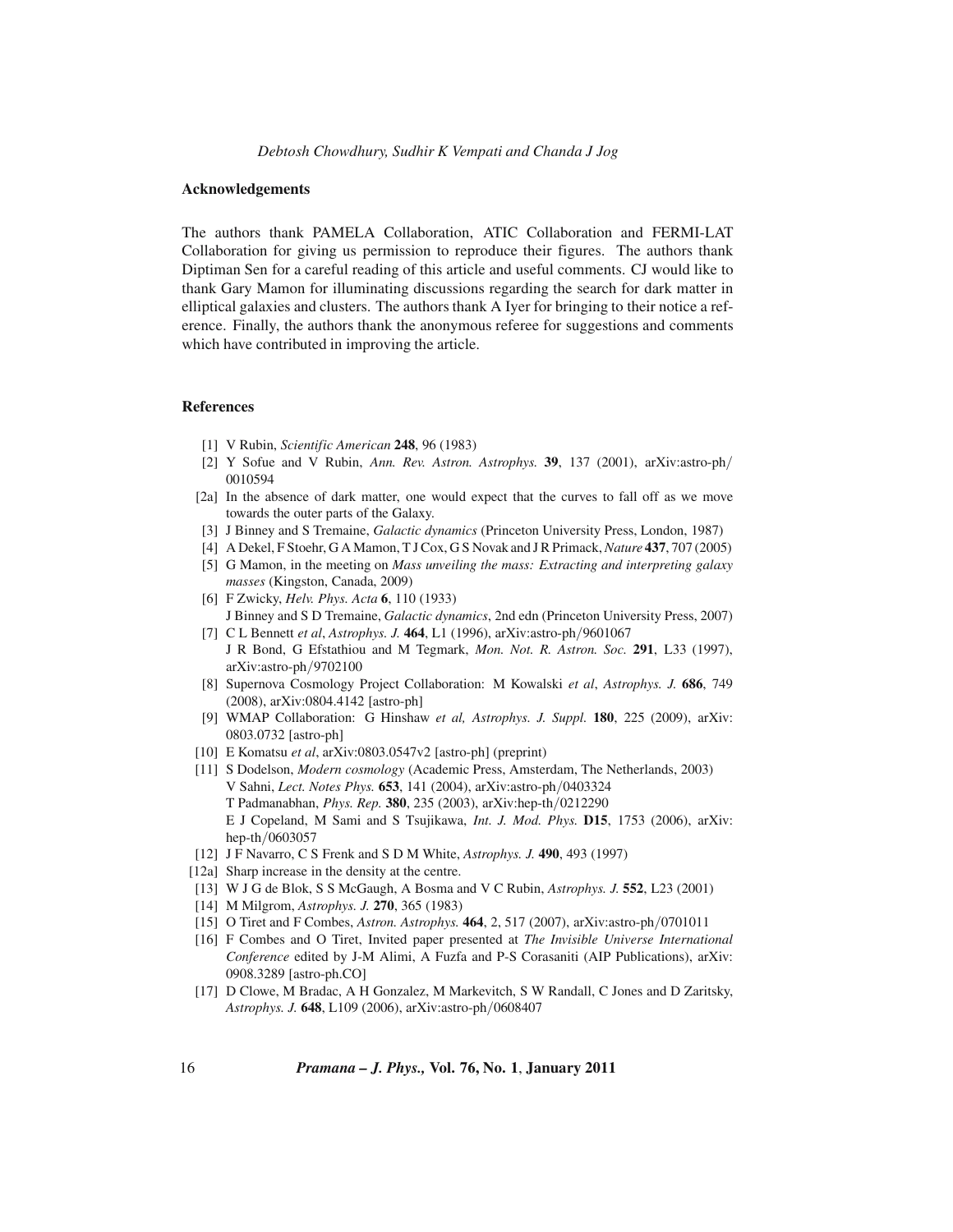- [17a] This is exactly analogous to the reason why the atomic hydrogen gas from two colliding galaxies is left at the centre of mass while the stars and the molecular gas pass through each other unaffected, as proposed and studied by Valluri *et al* [18] to explain the observed HI deficiency but normal molecular gas content of galaxies in clusters.
- [17b] The relativistic MOND theory [19] proposed by Bekenstein could be used to explain the Bullet Cluster [20].
- [18] M Valluri and C J Jog, *Astrophys. J.* **357**, 367 (1990)
- [19] J D Bekenstein, *Phys. Rev.* **D70**, 083509 (2004); Erratum, *ibid*. **D71**, 069901 (2005), arXiv:astro-ph/0403694
- [20] J D Bekenstein, *Nucl. Phys.* **A827**, 555C (2009), arXiv:0901.1524 [astro-ph]
- [21] V Trimble, *Ann. Rev. Astron. Astrophys.* **25**, 425 (1987)
- [22] G D'Amico, M Kamionkowski and K Sigurdson, arXiv:0907.1912 [astro-ph] (2009)
- [23] D Pfenniger, F Combes and L Martinet, *Astron. Astrophys.* **285**, 79 (1994)
- [24] E Witten, *Phys. Rev.* **D30**, 272 (1984)
- [25] J e Alam, S Raha and B Sinha, *Astrophys. J.* **513**, 572 (1999), arXiv:astro-ph/9704226
- [26] For an earlier discussion on this topic, see, A Bhattacharyya, J e Alam, S Sarkar, P Roy, B Sinha, S Raha and P Bhattacharjee, *Nucl. Phys.* **A661**, 629 (1999), arXiv:hep-ph/ 9907262, and references therein
- [27] S Banerjee, S K Ghosh, S Raha and D Syam, *Phys. Rev. Lett.* **85**, 1384 (2000), arXiv: hep-ph/0006286 J E Horvath, *Astrophys. Space Sci.* **315**, 361 (2008), arXiv:0803.1795 [astro-ph] For a recent summary on this topic, see S K Ghosh, arXiv:0808.1652 [astro-ph]
- [28] T Schwetz, M A Tortola and J W F Valle, *New J. Phys.* **10**, 113011 (2008), arXiv:0808.2016 [hep-ph]
- [28a] Depending on the mass of the particle which sets its thermal and relativistic properties, dark matter can be classified as *hot*, *warm* and *cold* [29].
- [29] J A Peacock, *Cosmological physics* (Cambridge University Press, Cambridge, 1999)
- [30] A Strumia and F Vissani, arXiv:hep-ph/0606054
- [31] M Viel, J Lesgourgues, M G Haehnelt, S Matarrese and A Riotto, *Phys. Rev. Lett.* **97**, 071301 (2006), arXiv:astro-ph/0605706
- [32] J Lesgourgues and S Pastor, *Phys. Rep.* **429**, 307 (2006), arXiv:astro-ph/0603494
- [33] A Palazzo, D Cumberbatch, A Slosar and J Silk, *Phys. Rev.* **D76**, 103511 (2007), arXiv: 0707.1495 [astro-ph]
- [33a] On the other hand, if the neutrinos are not thermally produced and their production is suppressed as in models with low reheating temperature [34], it is possible to weaken the cosmological bounds, especially from extra galactic radiation and distortion of CMBR spectra [35] (see also [36]).
- [34] G Gelmini, S Palomares-Ruiz and S Pascoli, *Phys. Rev. Lett.* **93**, 081302 (2004), arXiv:astro-ph/0403323
- [35] G Gelmini, E Osoba, S Palomares-Ruiz and S Pascoli, *J. Cosmol. Astropart. Phys.* **810**, 29 (2008), arXiv:0803.2735 [astro-ph]
- [36] M A Acero and J Lesgourgues, *Phys. Rev.* **D79**, 045026 (2009), arXiv:0812.2249 [astro-ph]
- [37] C Boehm and P Fayet, *Nucl. Phys.* **B683**, 219 (2004), arXiv:hep-ph/0305261
- [38] P Fayet, *Phys. Rev.* **D75**, 115017 (2007), arXiv:hep-ph/0702176
- [39] S Gopalakrishna, S J Lee and J D Wells, *Phys. Lett.* **B680**, 88 (2009), arXiv:0904.2007 [hep-ph]
- [40] N Borodatchenkova, D Choudhury and M Drees, *Phys. Rev. Lett.* **96**, 141802 (2006), arXiv:hep-ph/0510147
- [41] R Barbieri and L J Hall, arXiv:hep-ph/0510243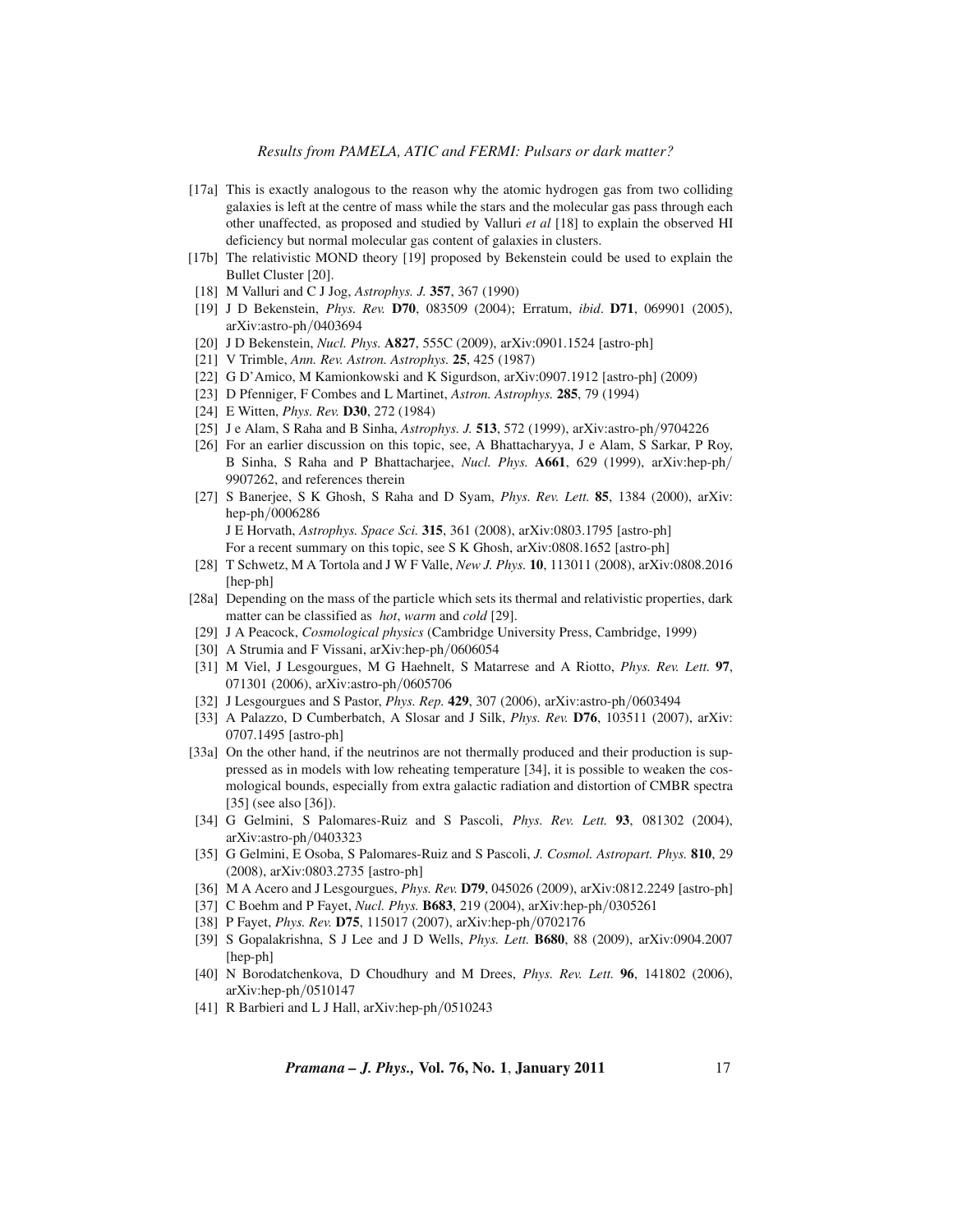- [42] Q H Cao, E Ma and G Rajasekaran, *Phys. Rev.* **D76**, 095011 (2007), arXiv:0708.2939 [hep-ph]
- [43] R Barbieri, L J Hall and V S Rychkov, *Phys. Rev.* **D74**, 015007 (2006), arXiv:hep-ph/ 0603188
- [44] R D Peccei and H R Quinn, *Phys. Rev. Lett.* **38**, 1440 (1977)
- [45] R D Peccei, *Lect. Notes Phys.* **741**, 3 (2008), arXiv:hep-ph/0607268
- [46] G Bertone, D Hooper and J Silk, *Phys. Rep.* **405**, 279 (2005), arXiv:hep-ph/0404175
- [47] S P Martin, *A Supersymmetry Primer*, arXiv:hep-ph/9709356
- [48] M Drees, R Godbole and P Roy, *Theory and phenomenology of sparticles: An account of four-dimensional*  $\mathcal{N} = 1$  *supersymmetry in high energy physics* (World Scientific, Hackensack, USA, 2004)
- [48a] The corresponding symmetry here is called R-parity. If this symmetry is exact, the particle is stable. If it is broken mildly, the LSP could be sufficiently long-lived, close to the age of the Universe.
- [49] G Jungman, M Kamionkowski and K Griest, *Phys. Rep.* **267**, 195 (1996)
- [49a] The neutralino could be either gaugino-dominated or higgsino-dominated depending on the composition. It turns out that neutralino composition should be sufficiently well-tempered [50] to explain the observed relic density. While one might debate the somewhat philosophical requirement of 'fine-tuning', it is now known that in the simplest models of supersymmetry breaking, like mSUGRA, only special regions in the parameter space, corresponding to the special conditions in the neutralino–neutralino annihilation channels satisfy the relic density constraint [51].
- [50] N Arkani-Hamed, A Delgado and G F Giudice, *Nucl. Phys.* **B741**, 108 (2006), arXiv: hep-ph/0601041
- [51] A Djouadi, M Drees and J L Kneur, *J. High Energy Phys.* **0603**, 033 (2006), arXiv: hep-ph/0602001
- [52] See for example, L Covi and J E Kim, *New J. Phys.* **11**, 105003 (2009), arXiv:0902.0769 [astro-ph.CO] and references therein
- [53] N Arkani-Hamed, S Dimopoulos and G R Dvali, *Phys. Lett.* **B429**, 263 (1998), arXiv: hep-ph/9803315
- [54] N Arkani-Hamed, S Dimopoulos and G R Dvali, *Phys. Rev.* **D59**, 086004 (1999), arXiv: hep-ph/9807344
- [54a] The extra space dimensions are compactified. The compact extra dimension manifests itself in ordinary four-dimensional space-time as an infinite tower of massive particles called Kaluza–Klein (KK) particles.
- [55] L Randall and R Sundrum, *Phys. Rev. Lett.* **83**, 3370 (1999), arXiv:hep-ph/9905221
- [56] L Randall and R Sundrum, *Phys. Rev. Lett.* **83**, 4690 (1999), arXiv:hep-th/9906064
- [57] G Servant and T M P Tait, *Nucl. Phys.* **B650**, 391 (2003), arXiv:hep-ph/0206071
- [58] D Hooper and S Profumo, *Phys. Rep.* **453**, 29 (2007), arXiv:hep-ph/0701197
- [59] H C Cheng, J L Feng and K T Matchev, *Phys. Rev. Lett.* **89**, 211301 (2002)
- [60] G Bertone, G Servant and G Sigl, *Phys. Rev.* **D68**, 044008 (2003), arXiv:hep-ph/0211342
- [61] J Hubisz and P Meade, *Phys. Rev.* **D71**, 035016 (2005), arXiv:hep-ph/0411264
- [62] G Belanger, A Pukhov and G Servant, *J. Cosmol. Astropart. Phys.* **0801**, 009 (2008), arXiv:0706.0526 [hep-ph]
- [63] I F M Albuquerque, L Hui and E W Kolb, *Phys. Rev.* **D64**, 083504 (2001), arXiv:hep-ph/ 0009017
- [64] D J H Chung, E W Kolb and A Riotto, *Phys. Rev. Lett.* **81**, 4048 (1998), arXiv: hep-ph/9805473

E W Kolb, D J H Chung and A Riotto, arXiv:hep-ph/9810361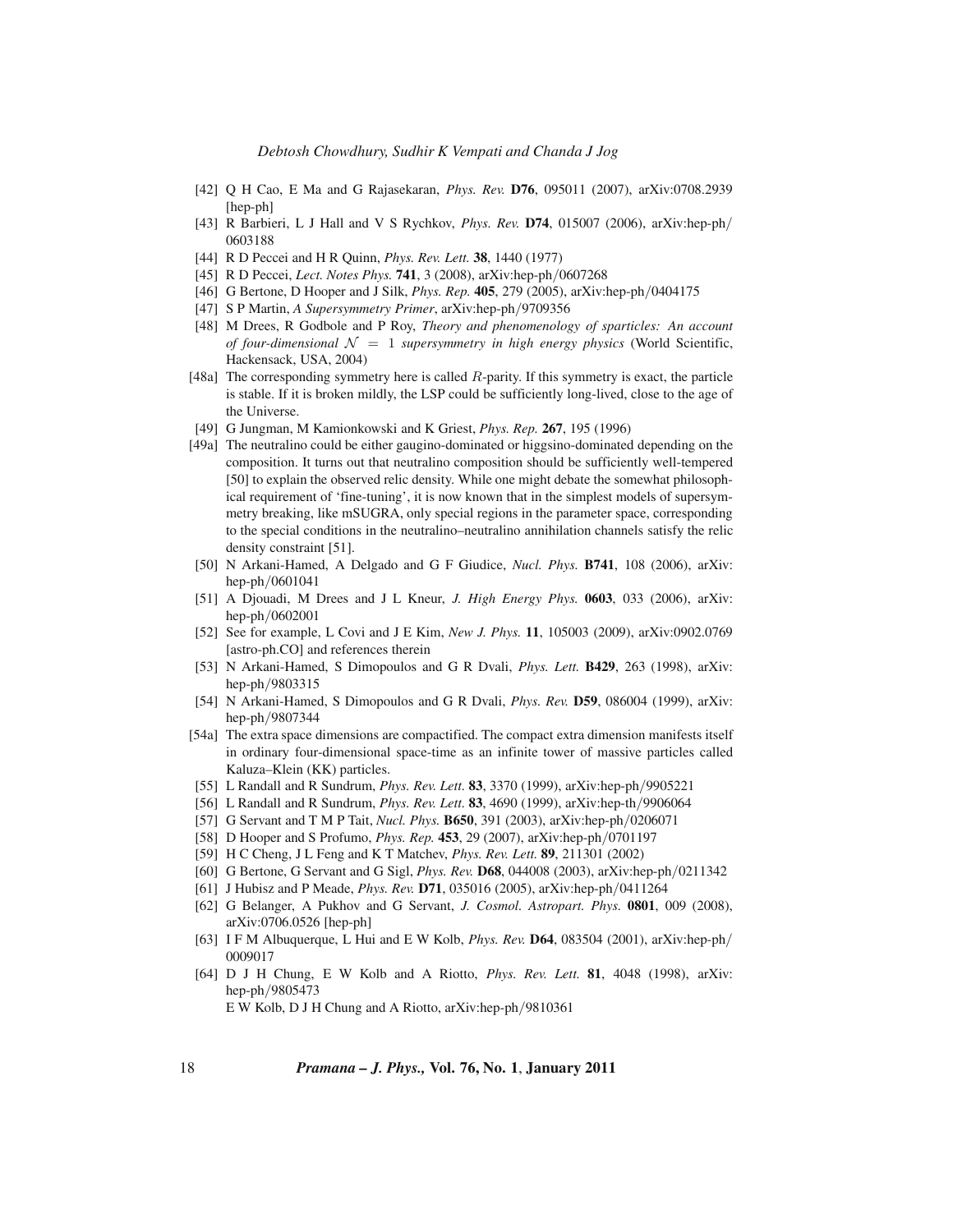- [65] I F M Albuquerque and C Perez de los Heros, *Phys. Rev.* **D81**, 063510 (2010), arXiv: 1001.1381 [astro-ph.HE]
- [65a] It cannot have electromagnetic interactions as this would mean it is charged, and it cannot have strong interactions as this would most likely mean it would be baryonic in from. Both these prospects are already ruled out by experiments.
- [65b] In spite of being electrically neutral, dark-matter particle can have a non-zero electric and/or magnetic dipole moment, if it has a non-zero spin. In such a case the strongest constraint comes from Big Bang Nucleosynthesis. Interested readers are referred to the paper by Kamoinkowski *et al* [66] and particularly figure 1 therein.
- [65c] More generally, the 'WIMP–nucleon cross-section' can be divided into (i) elastic spindependent (eSD), (ii) elastic spin-independent (eSI), (iii) inelastic spin-dependent (iSD) and (iv) inelastic spin-independent (iSI)
- [66] K Sigurdson, M Doran, A Kurylov, R R Caldwell and M Kamionkowski, *Phys. Rev.* **D70**, 083501 (2004), Erratum, *ibid.* **D73**, 089903 (2006), arXiv:astro-ph/0406355
- [66a] These are typically the same experiments which measure the cosmic ray spectrum. For a comprehensive list of all these experiments and other useful information like propagation packages, see http://www.mpi-hd.mpg.de/hfm/CosmicRay/CosmicRaySites.html.
- [67] P Bhattacharjee and G Sigl, *Phys. Rep.* **327**, 109 (2000), arXiv:astro-ph/9811011
- [68] For a discussion of this effect, please see D Hooper, arXiv:0901.4090 [hep-ph]
- [69] P Jean *et al*, *Astron. Astrophys.* **407**, L55 (2003), arXiv:astro-ph/0309484
- [69a] It should be noted that the integral spectrometer has a very good resolution of about 2 keV over a range of energies 20 keV to 8 MeV.
- [70] G Weidenspointner *et al*, *Nature* **451**, 159 (2008)
- [71] DAMA Collaboration: R Bernabei *et al*, *Eur. Phys. J.* **C56**, 333 (2008), arXiv:0804.2741 [astro-ph]
- [71a] Looking for such modulations further limit any systematics present in the experiment.
- [71b] These results have been recently updated with six annual cycles for DAMA/LIBRA; the CL has now moved up to  $8.9\sigma$  [72].
- [72] R Bernabei *et al*, *Eur. Phys. J.* **C67**, 39 (2010), arXiv:1002.1028 [astro-ph.GA]
- [72a] The final results have a non-zero probability of two events in the signal region, we comment on it in the next section.
- [73] XENON Collaboration: J Angle *et al*, *Phys. Rev. Lett.* **100**, 021303 (2008), arXiv:0706. 0039 [astro-ph]
- [74] XENON100 Collaboration: E Aprile *et al*, *Phys. Rev. Lett.* **105**, 131302 (2010), arXiv: 1005.0380 [astro-ph.CO]
- [75] CDMS Collaboration: Z Ahmed *et al*, *Phys. Rev. Lett.* **102**, 011301 (2009), arXiv:0802. 3530 [astro-ph]
- [76] CoGeNT Collaboration: C E Aalseth *et al*, *Phys. Rev. Lett.* **101**, 251301 (2008); Erratum, *ibid*. **102**, 109903 (2009), arXiv:0807.0879 [astro-ph]
- [77] CoGeNT Collaboration: C E Aalseth *et al*, arXiv:1002.4703 [astro-ph.CO]
- [78] S Chang, J Liu, A Pierce, N Weiner and I Yavin, *J. Cosmol. Astropart. Phys.* **1008**, 018 (2010), arXiv:1004.0697 [hep-ph]
- [79] J Kopp, T Schwetz and J Zupan, *J. Cosmol. Astropart. Phys.* **1002**, 014 (2010), arXiv:0912.4264 [hep-ph]
- [80] PAMELA Collaboration: O Adriani *et al*, *Nature* **458**, 607 (2009), arXiv:0810.4995 [astro-ph]
- [81] J Chang *et al*, *Nature* **456**, 362 (2008)
- [82] HESS Collaboration: F Aharonian *et al*, *Phys. Rev. Lett.* **101**, 261104 (2008), arXiv:0811. 3894 [astro-ph]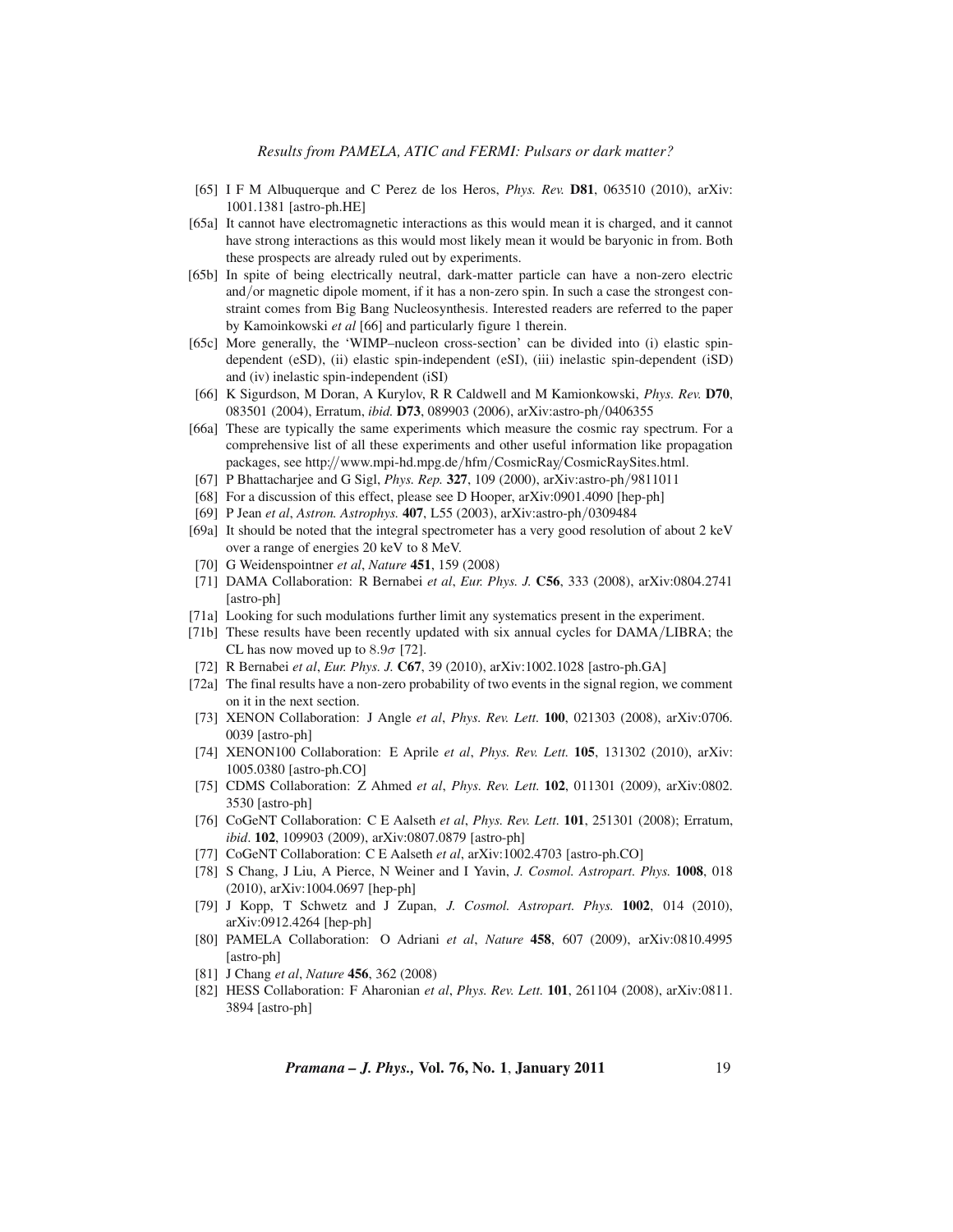- [83] The Fermi LAT Collaboration: A A Abdo *et al*, *Phys. Rev. Lett.* **102**, 181101 (2009), arXiv:0905.0025 [astro-ph.HE]
- [84] I V Moskalenko and A W Strong, *Astrophys. J.* **493**, 694 (1998)
- [85] A W Strong and I V Moskalenko, *Adv. Space Res.* **27**, 717 (2001), arXiv:astro-ph/0101068
- [86] AMS Collaboration: M Aguilar *et al*, *Phys. Rep.* **366**, 331 (2002); Erratum, *ibid.* **380**, 97 (2003)
- [87] S W Barwick *et al*, *Astrophys. J.* **498**, 779 (1998), arXiv:astro-ph/9712324
- [88] S Torii *et al*, *Astrophys. J.* **559**, 973 (2001)
- [89] PPB-BETS Collaboration: S Torii *et al*, arXiv:0809.0760 [astro-ph]
- [90] A W Strong, I V Moskalenko and O Reimer, *Astrophys. J.* **613**, 962 (2004), arXiv: astro-ph/0406254
- [91] http://galprop.stanford.edu/web galprop/galprop home.html
- [92] http://www-ekp.physik.uni-karlsruhe.de/∼zhukov/GalProp/galpropanal.html
- [93] http://apcauger.in2p3.fr/CRPropa/index.php
- [93a] Some codes are constructed to fix the various parameters of their own cosmic ray propagation model (see for example, DRAGON [94]). Here one can fix the diffusion coefficients from PAMELA and other experimental data.
- [94] C Evoli, D Gaggero, D Grasso and L Maccione, *J. Cosmol. Astropart. Phys.* **0810**, 018 (2008), arXiv:0807.4730 [astro-ph]
- [95] http://crt.osu.edu/
- [96] http://wwwasd.web.cern.ch/wwwasd/geant/
- [97] L Desorgher, E O Fluckiger, M R Moser and R Butikofer, Prepared for *28th International Cosmic Ray Conferences (ICRC 2003)* (Tsukuba, Japan, 31 Jul–7 Aug 2003)
- [98] See for example, A Strumia, Talk presented at Planck 2009, http://www.pd.infn.it/ planck09/Talks/Strumia.pdf
	- P Meade, M Papucci, A Strumia and T Volansky, arXiv:0905.0480 [hep-ph]
- [99] P Gondolo, J Edsjo, P Ullio, L Bergstrom, M Schelke and E A Baltz, *J. Cosmol. Astropart. Phys.* **0407**, 008 (2004), arXiv:astro-ph/0406204
- [99a] For an independent analysis which confirms the PAMELA excess, see [100].
- [100] T Delahaye, F Donato, N Fornengo, J Lavalle, R Lineros, P Salati and R Taillet, *Astron. Astrophys.* **501**, 821 (2009), arXiv:0809.5268 [astro-ph]
- [100a] The cosmic ray electrons follow a power-law spectrum, with an index  $\sim -3$ . Thus it is normalized by a factor  $E^3$ .
- [101] D Hooper, P Blasi and P D Serpico, *J. Cosmol. Astropart. Phys.* **0901**, 025 (2009), arXiv:0810.1527 [astro-ph]
- [102] P Blasi, arXiv:0903.2794 [astro-ph.HE]
- [102a] The curvature radiation arises due to relativistic, charged particles moving around curved magnetic field lines (see for details, Gil *et al* [103]).
- [103] J Gil, Y Lyubarsky and G I Melikidze, *Astrophys. J.* **600**, 872 (2004), arXiv:astro-ph/ 0310621
- [104] S Coutu *et al*, *Astropart. Phys.* **11**, 429 (1999)
- [105] A M Atoian, F A Aharonian and H J Volk, *Phys. Rev.* **D52**, 3265 (1995)
- [106] H Yuksel, M D Kistler and T Stanev, *Phys. Rev. Lett.* **103**, 051101 (2009), arXiv:0810.2784 [astro-ph]
- [107] I Büsching, O C de Jager, M S Potgieter and C Venter, *Astrophys. J.* **78**, L39 (2008)
- [108] M Ahlers, P Mertsch and S Sarkar, arXiv:0909.4060 [astro-ph.HE]
- [109] P Mertsch and S Sarkar, arXiv:0905.3152 [astro-ph.HE]
- [110] J Lavalle, Q Yuan, D Maurin and X J Bi, *Astron. Astrophys.* **479**, 427 (2008), arXiv: 0709.3634 [astro-ph]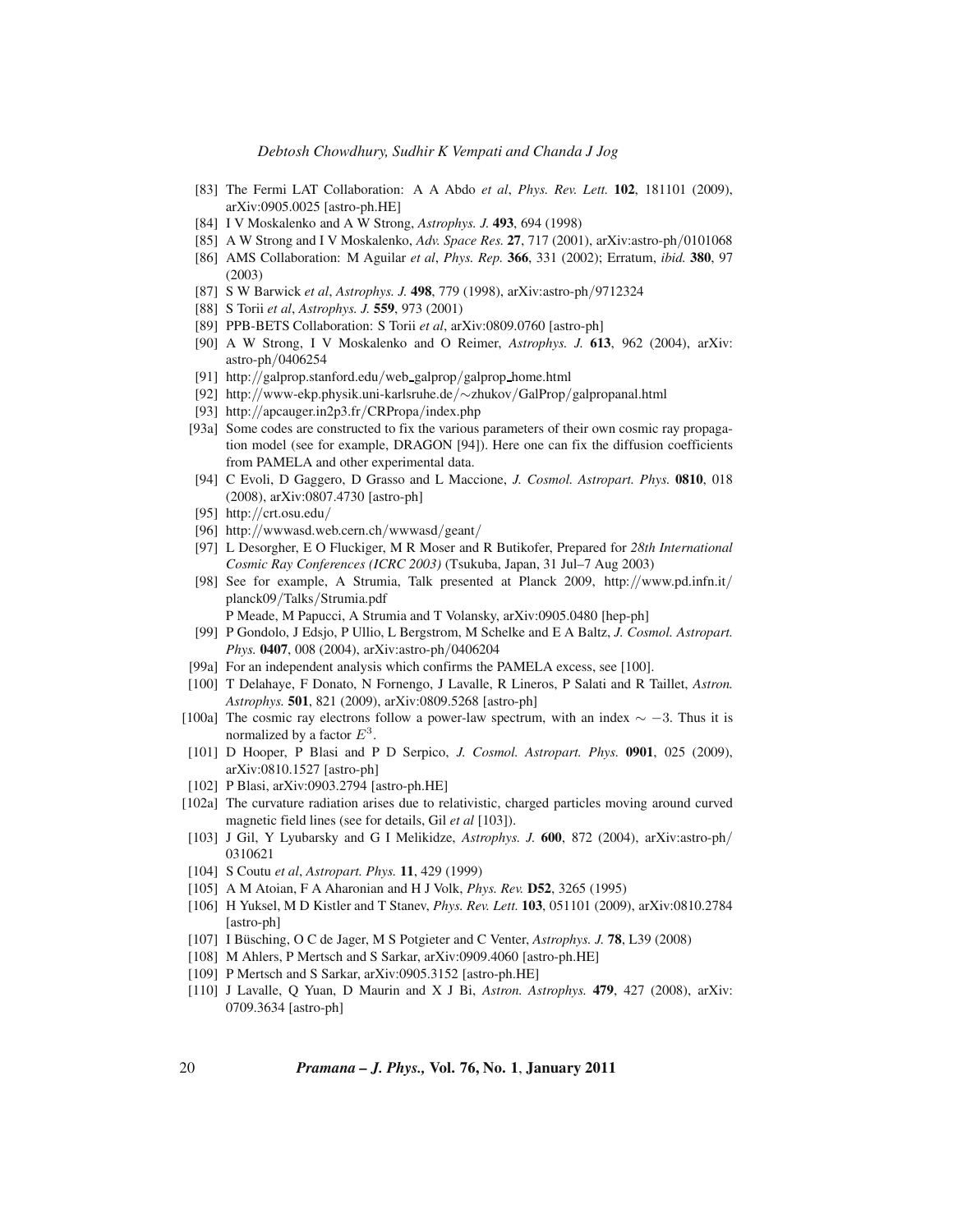[111] J Hisano, S Matsumoto and M M Nojiri, *Phys. Rev. Lett.* **92**, 031303 (2004), arXiv: hep-ph/0307216

J Hisano, S Matsumoto, M M Nojiri and O Saito, *Phys. Rev.* **D71**, 063528 (2005), arXiv:hep-ph/0412403

- [112] For a recent discussion, see S Hannestad and T Tram, arXiv:1008.1511 [astro-ph.CO]
- [112a] It should also be considered while computing annhilation cross-section in the early Universe [112c].
- [112b] S Mohanty, R Rao and D P Roy, *Reconciling heavy wino dark matter model with the relic density and PAMELA data using Sommerfeld effect*, arXiv:1009.5058 [hep-ph]
- [112c] Non-thermal production typically refers to production mechanisms through decays of very heavy particles like inflaton [113].
- [113] D J H Chung, E W Kolb and A Riotto, *Phys. Rev.* **D60**, 063504 (1999), arXiv:hep-ph/ 9809453
- [114] S Dodelson, A V Belikov, D Hooper and P Serpico, *Phys. Rev.* **D80**, 083504 (2009), arXiv:0903.2829 [astro-ph.CO]
- [115] A V Belikov and D Hooper, arXiv:0906.2251 [astro-ph.CO]
- [116] I Cholis, G Dobler, D P Finkbeiner, L Goodenough, T R Slatyer and N Weiner, arXiv:0907.3953 [astro-ph.HE]
- [117] D Hooper and K M Zurek, arXiv:0909.4163 [hep-ph]
- [118] L Goodenough and D Hooper, arXiv:0910.2998 [hep-ph]
- [119] M Pato, L Pieri and G Bertone, arXiv:0905.0372 [astro-ph.HE]
- [120] N Arkani-Hamed, D P Finkbeiner, T R Slatyer and N Weiner, *Phys. Rev.* **D79**, 015014 (2009), arXiv:0810.0713 [hep-ph]
- [121] A Katz and R Sundrum, *J. High Energy Phys.* **0906**, 003 (2009), arXiv:0902.3271 [hep-ph]
- [122] I Cholis, L Goodenough and N Weiner, *Phys. Rev.* **D79**, 123505 (2009), arXiv:0802.2922 [astro-ph]
- [123] I Cholis, L Goodenough, D Hooper, M Simet and N Weiner, arXiv:0809.1683 [hep-ph]
- [124] I Cholis, D P Finkbeiner, L Goodenough and N Weiner, arXiv:0810.5344 [astro-ph]
- [125] D Hooper and T M P Tait, *Phys. Rev.* **D80**, 055028 (2009), arXiv:0906.0362 [hep-ph]
- [126] I Gogoladze, N Okada and Q Shafi, *Phys. Lett.* **B679**, 237 (2009), arXiv:0904.2201 [hep-ph]
- [127] D Hooper and K M Zurek, *Phys. Rev.* **D79**, 103529 (2009), arXiv:0902.0593 [hep-ph]
- [127a] Some of the first simulations using PYTHIA and DARK SUSY for the KK gravition can be found in [128]. Similar study for SUSY can be found in [129]. These have been done when HEAT results have shown an excess though in a less statistically significant way.
- [128] D Hooper and G D Kribs, *Phys. Rev.* **D70**, 115004 (2004), arXiv:hep-ph/0406026
- [129] E A Baltz and J Edsjo, *Phys. Rev.* **D59**, 023511 (1998), arXiv:astro-ph/9808243
- [130] M Ibe, H Murayama, S Shirai and T T Yanagida, *J. High Energy Phys.* **0911**, 120 (2009), arXiv:0908.3530 [hep-ph]
- [131] A Ibarra, D Tran and C Weniger, arXiv:0906.1571 [hep-ph]
- [132] A Ibarra, D Tran and C Weniger, arXiv:0909.3514 [hep-ph]
- [133] A Ibarra and D Tran, *J. Cosmol. Astropart. Phys.* **0902**, 021 (2009), arXiv:0811.1555 [hep-ph]
- [134] E Nardi, F Sannino and A Strumia, *J. Cosmol. Astropart. Phys.* **0901**, 043 (2009), arXiv:0811.4153 [hep-ph]
- [135] W Buchmuller, L Covi, K Hamaguchi, A Ibarra and T Yanagida, *J. High Energy Phys.* **0703**, 037 (2007), arXiv:hep-ph/0702184
- [136] I Gogoladze, R Khalid, Q Shafi and H Yuksel, *Phys. Rev.* **D79**, 055019 (2009), arXiv:0901.0923 [hep-ph]